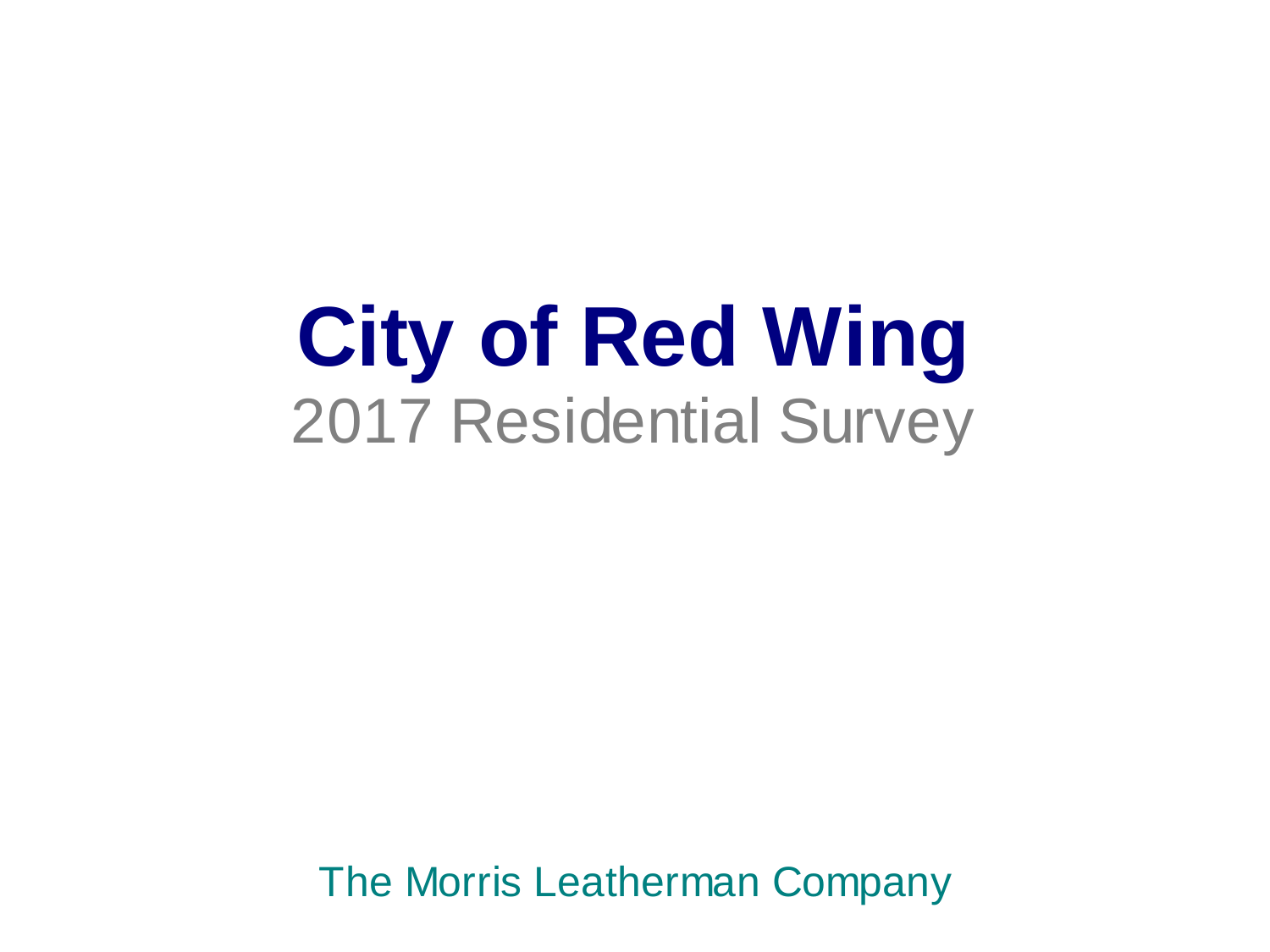## Quality of Life Rating 2017 City of Red Wing

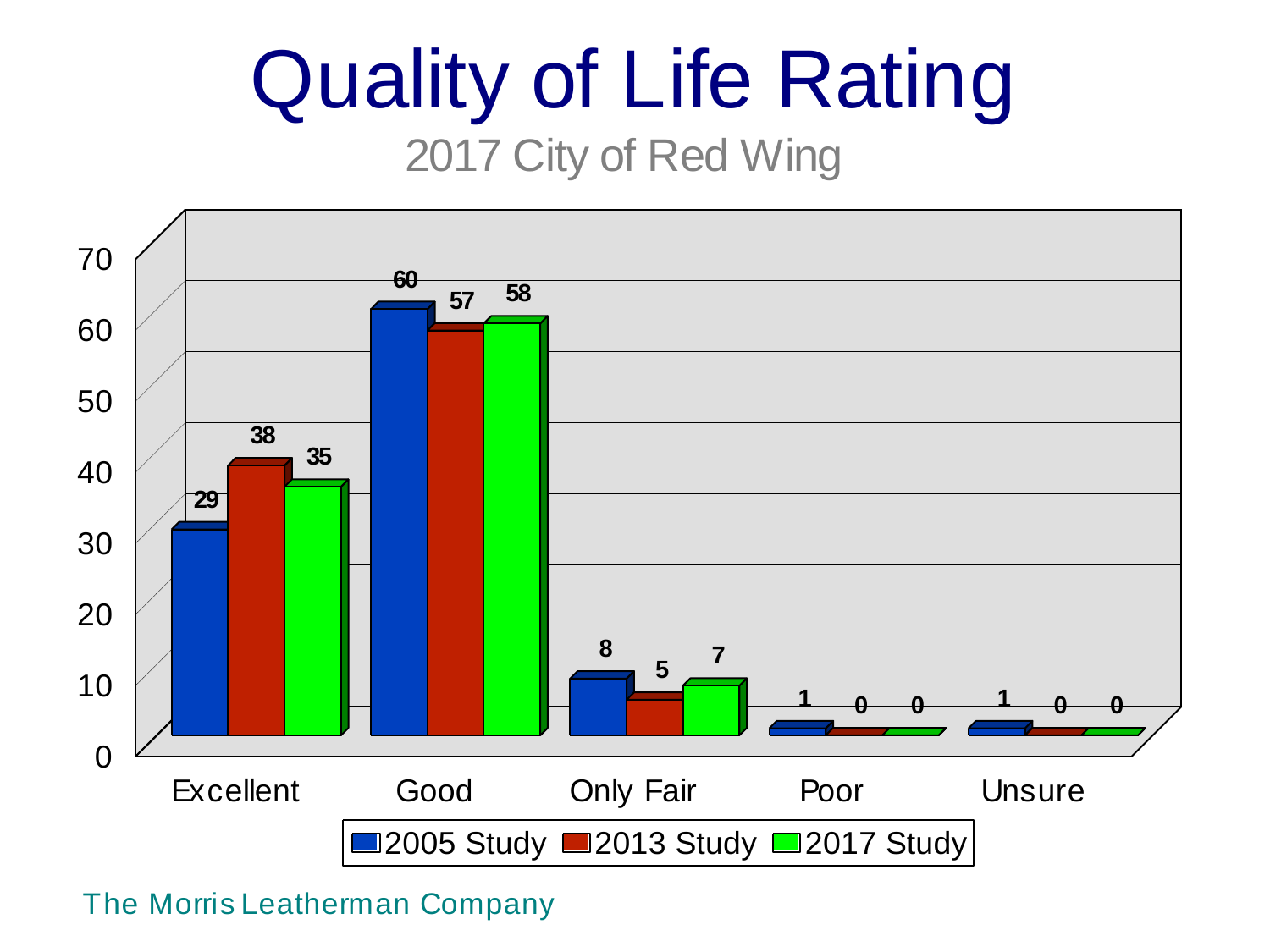## Like Most about City

### 2017 City of Red Wing

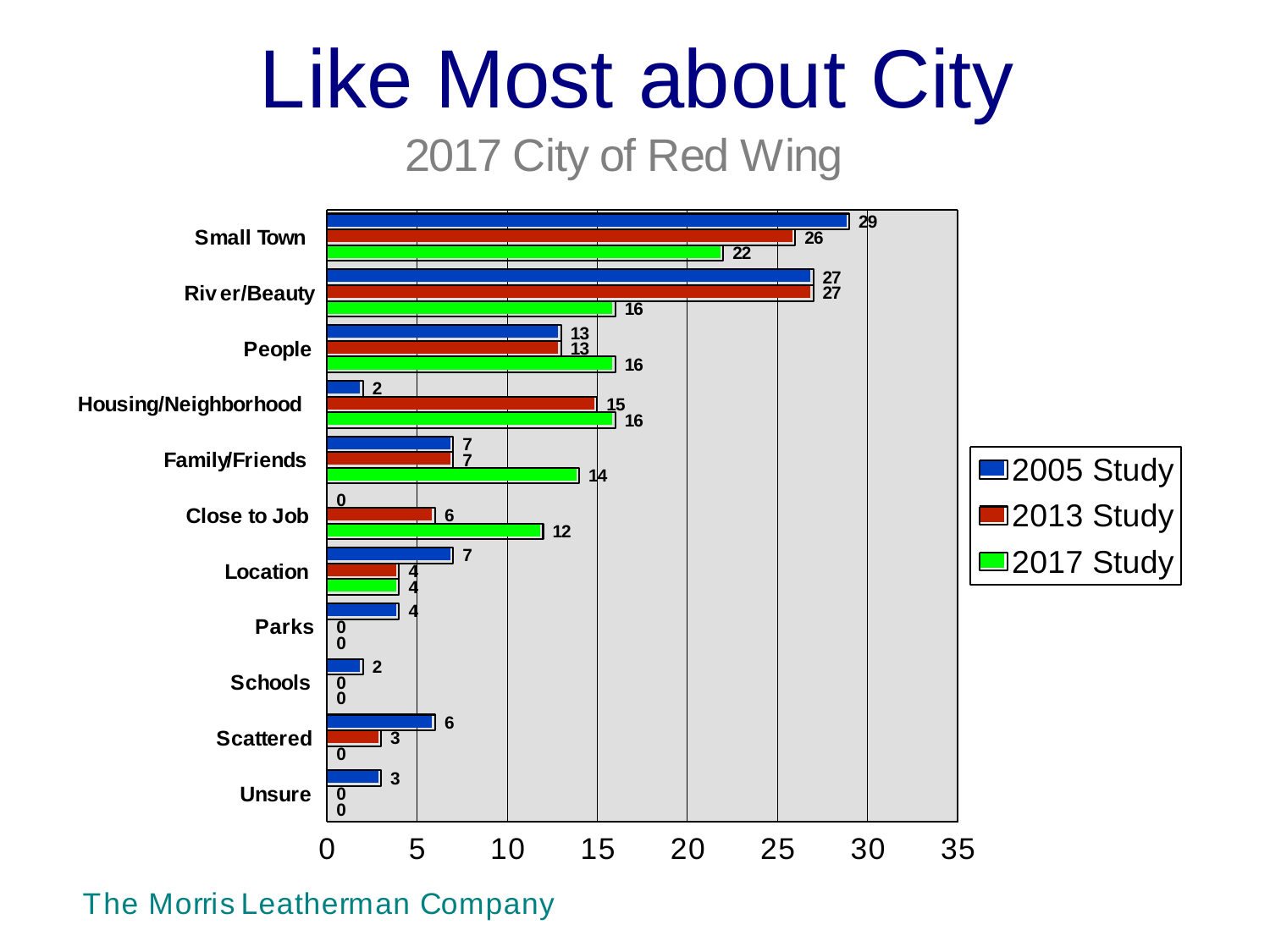## Most Serious Issue

### 2017 City of Red Wing

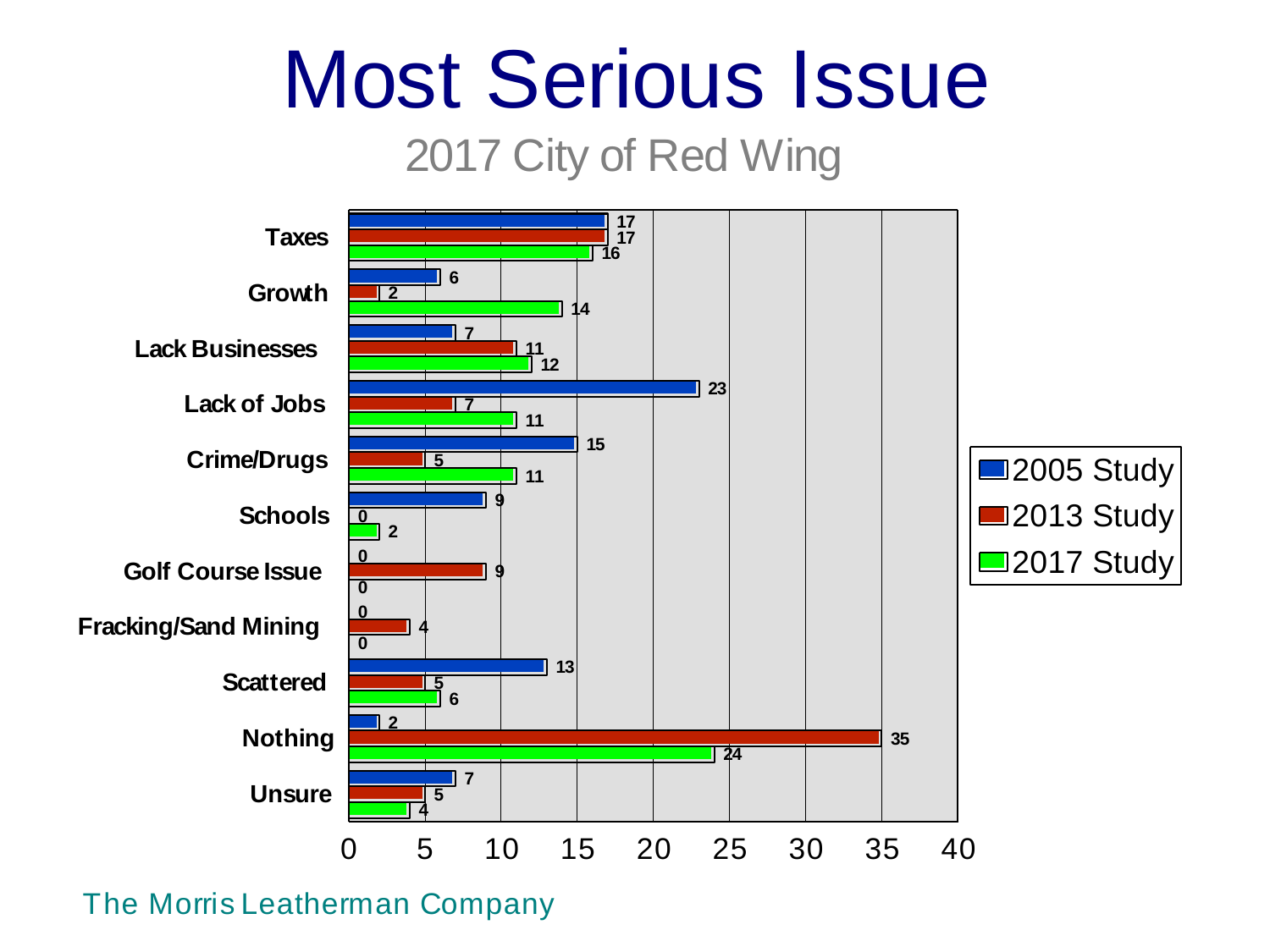## City as a Place to ...

### 2017 City of Red Wing

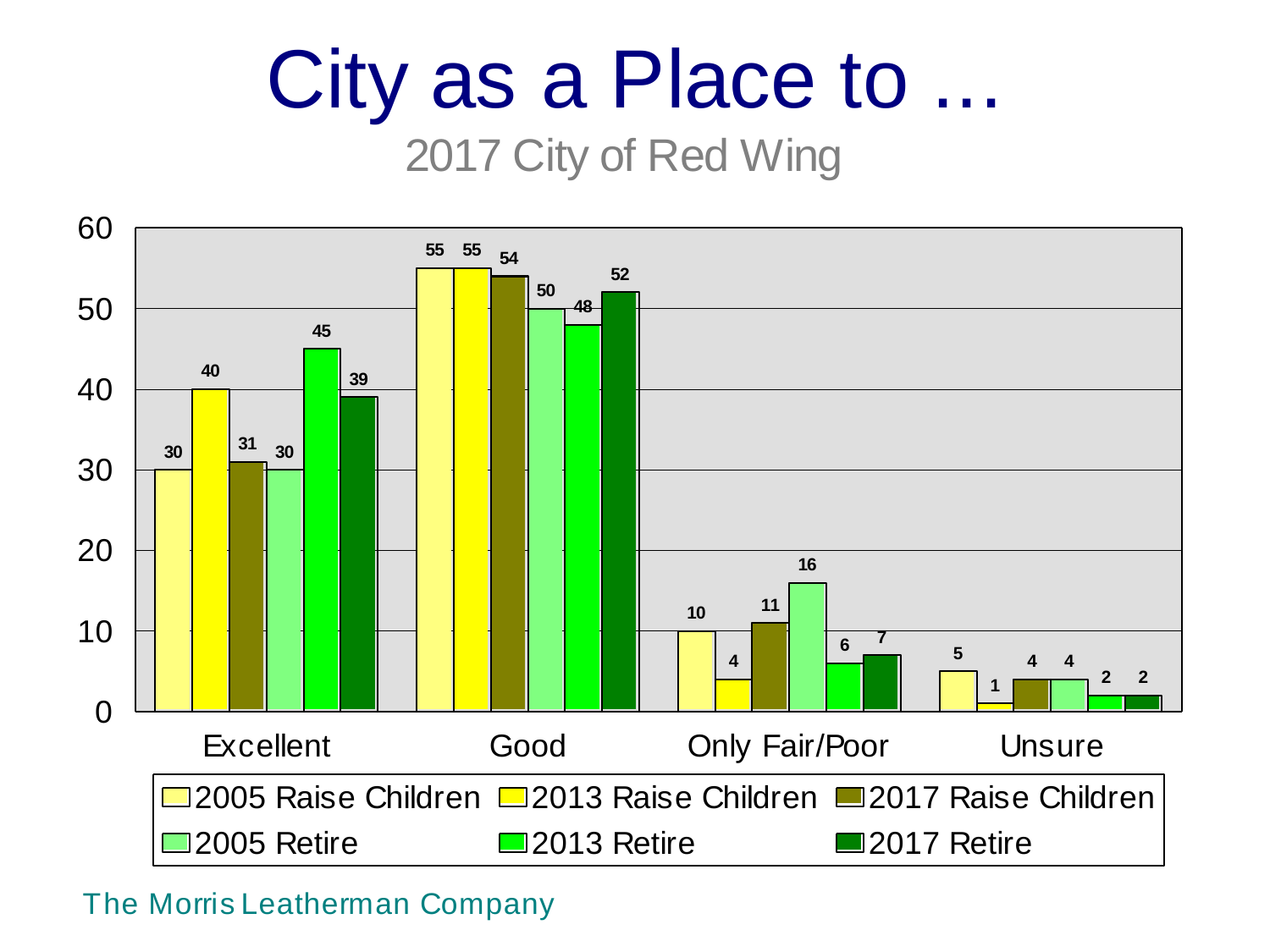### Recommend Red Wing to Others 2017 City of Red Wing

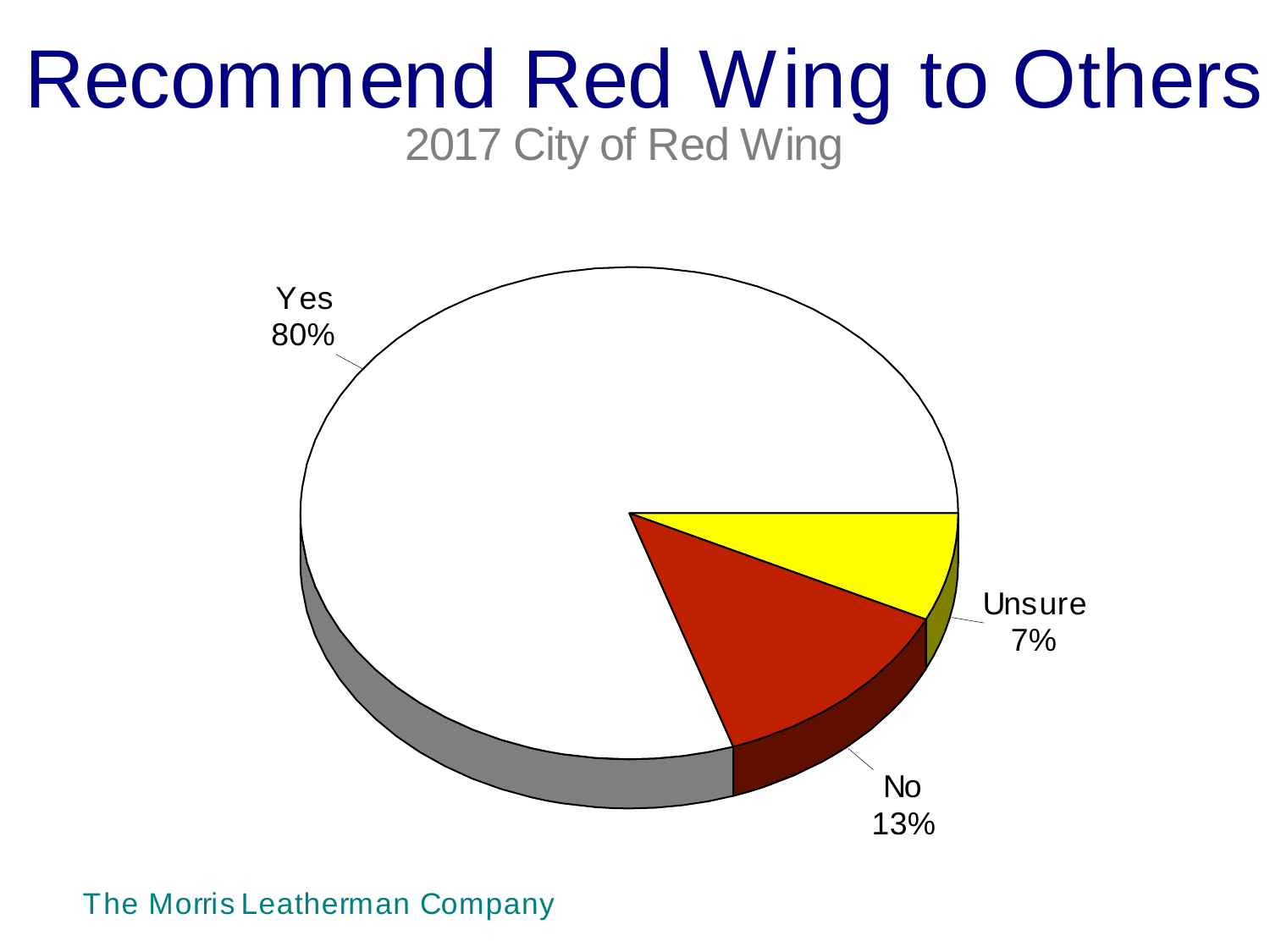### Sense of Community 2017 City of Red Wing

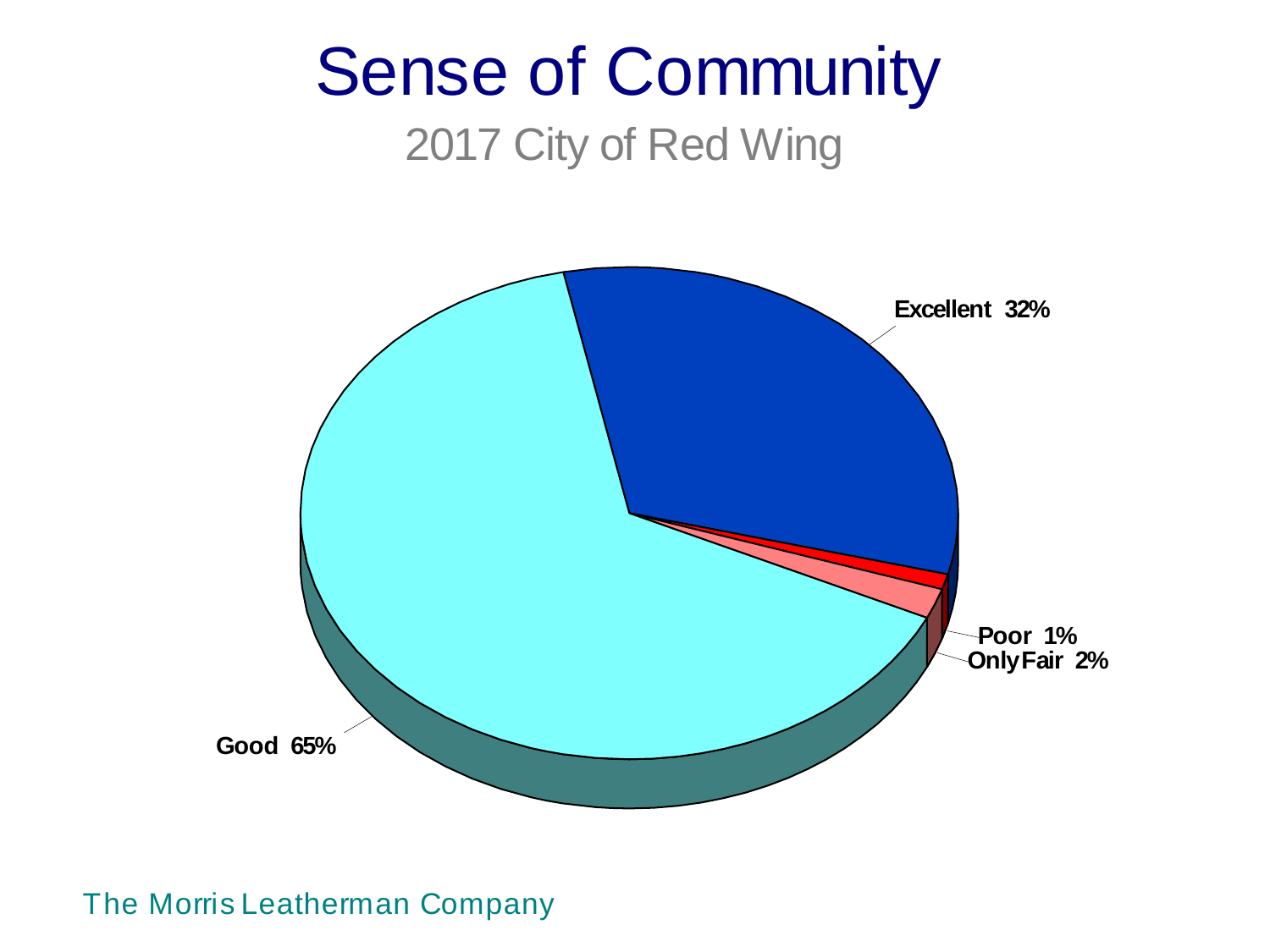### Accepted, Valued and Welcomed 2017 City of Red Wing

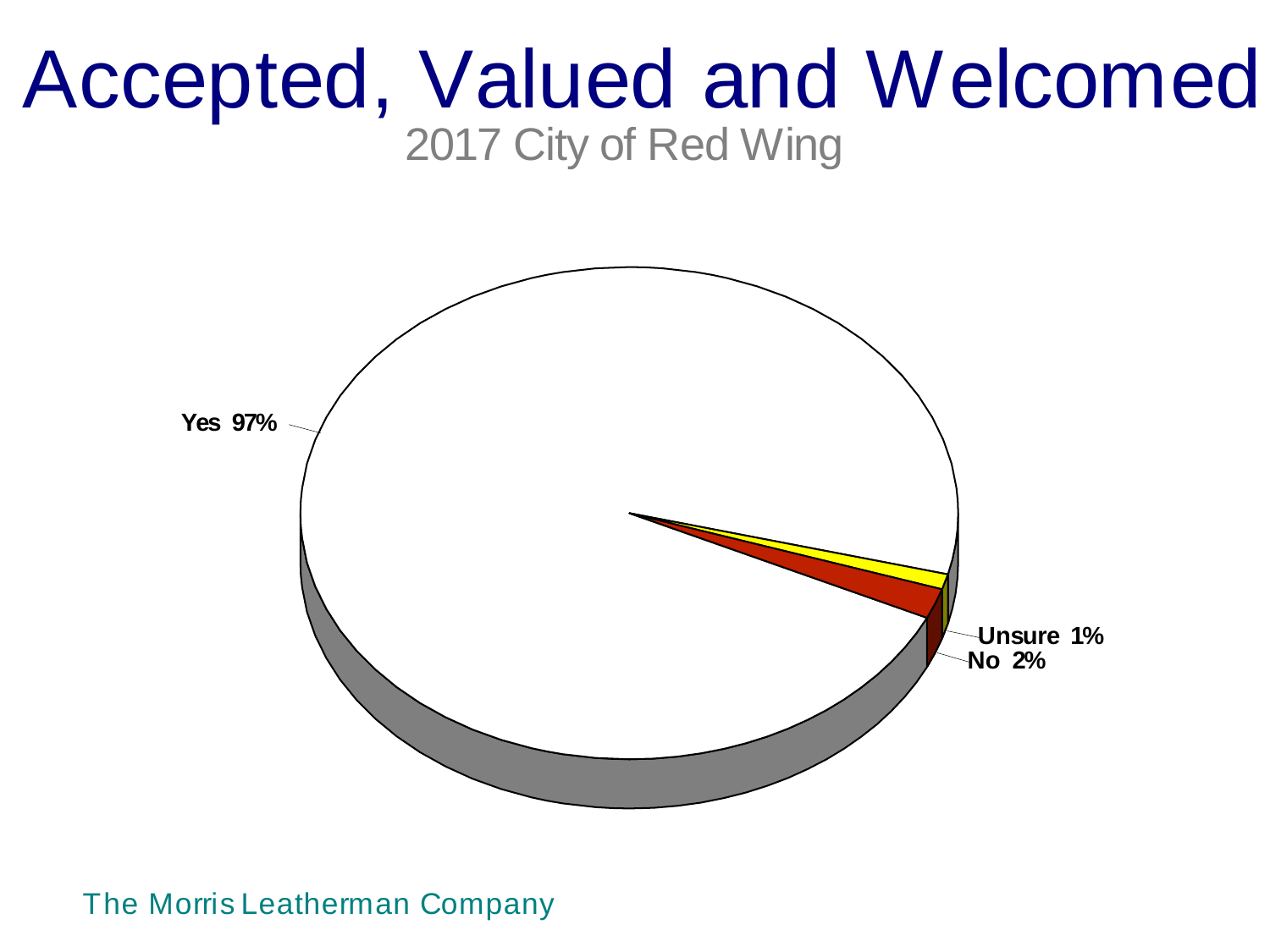## Neighbors.... 2017 City of Red Wing

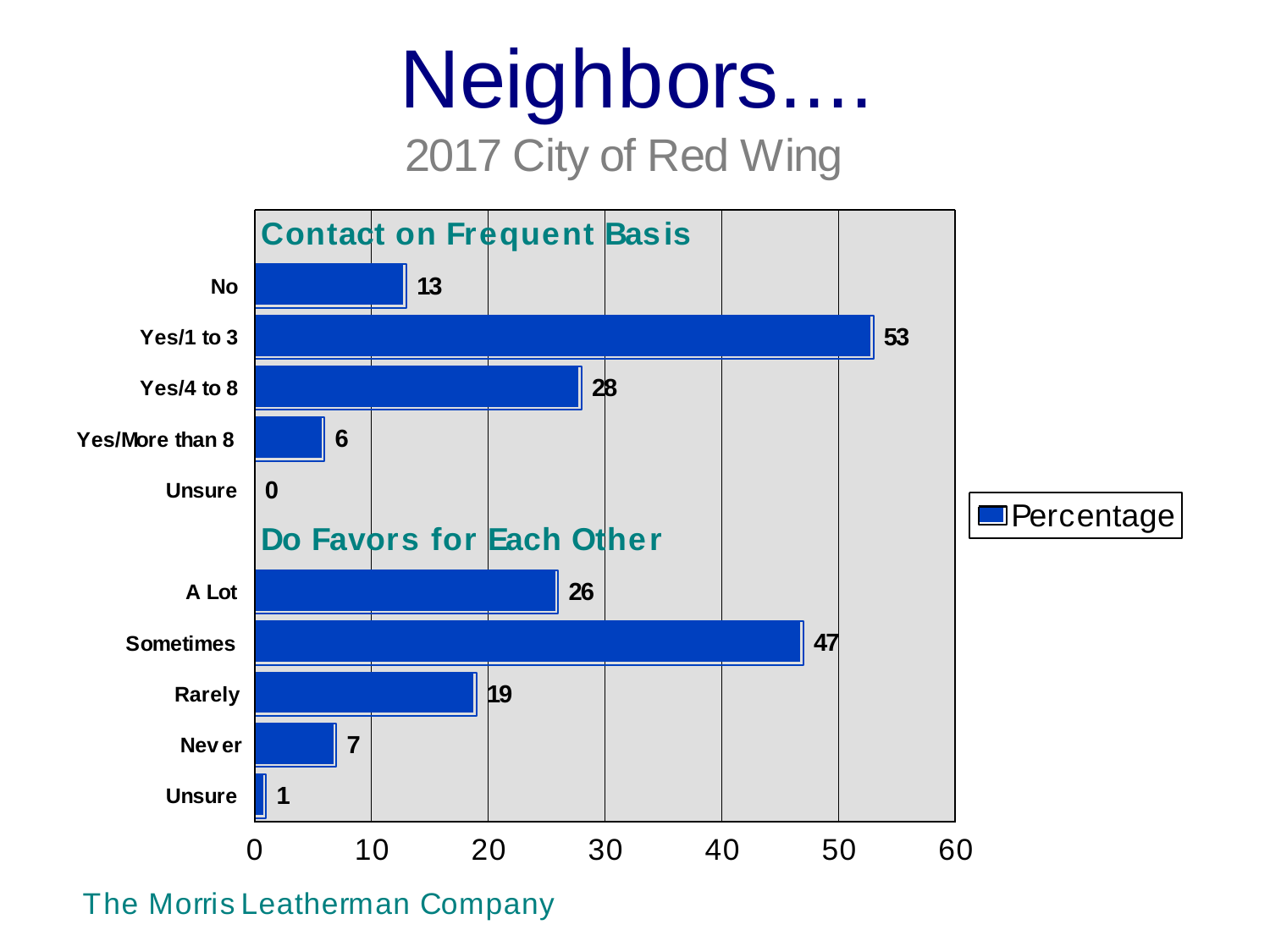## Community Characteristics 2017 City of Red Wing

**Housing People Can Afford Apartments Parks and Open Spaces Trails and Bikeways Entertainment Opportunities Dining Opportunities Affordable Childcare Preschool Programs Affordable Health Care Serv ices Preschool Programs<br>e Health Care Serv ices<br>Mental Health Serv ices Job Training Programs Adult Lifelong Learning**

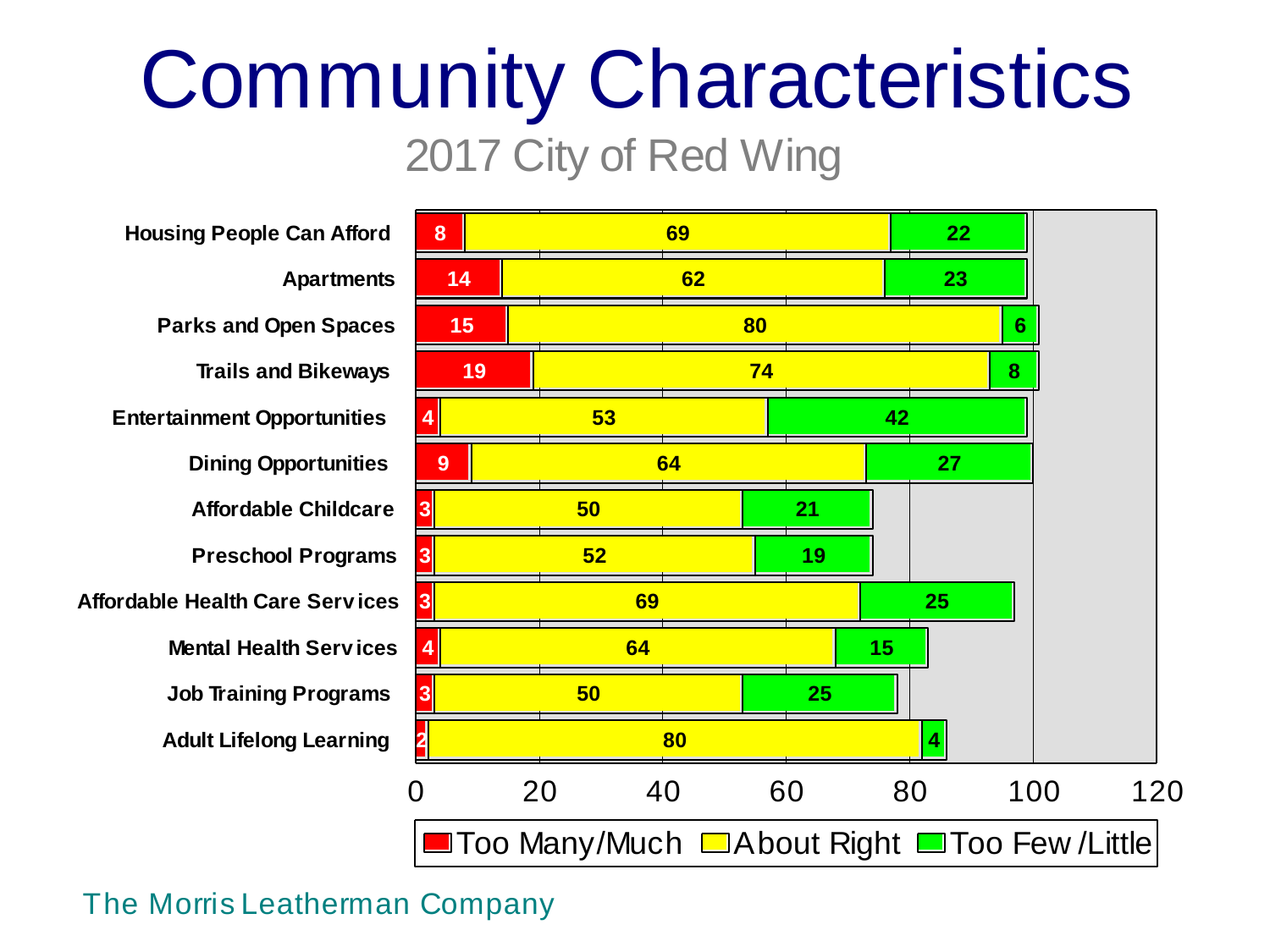### Satisfied with Housing Options 2017 City of Red Wing

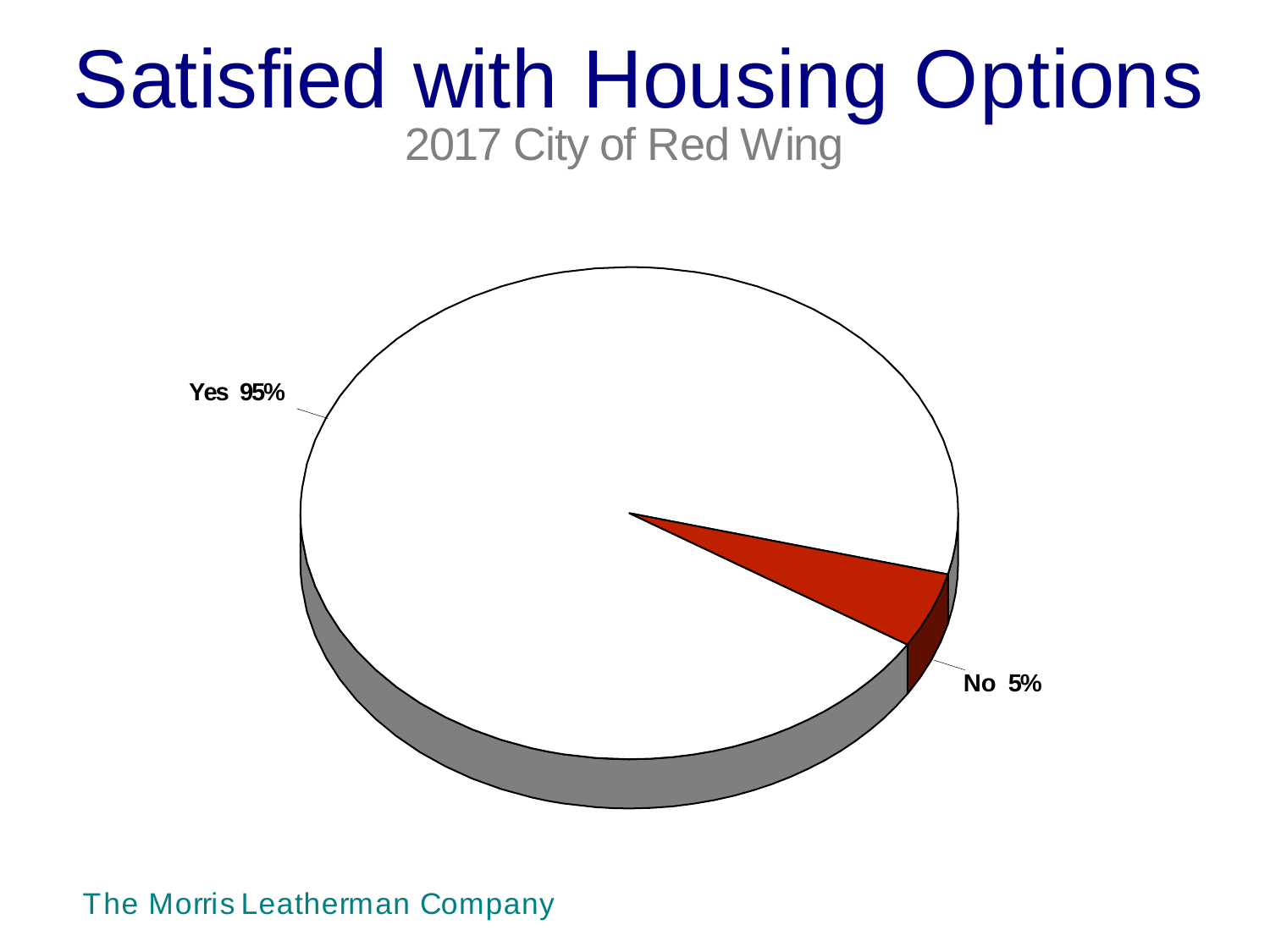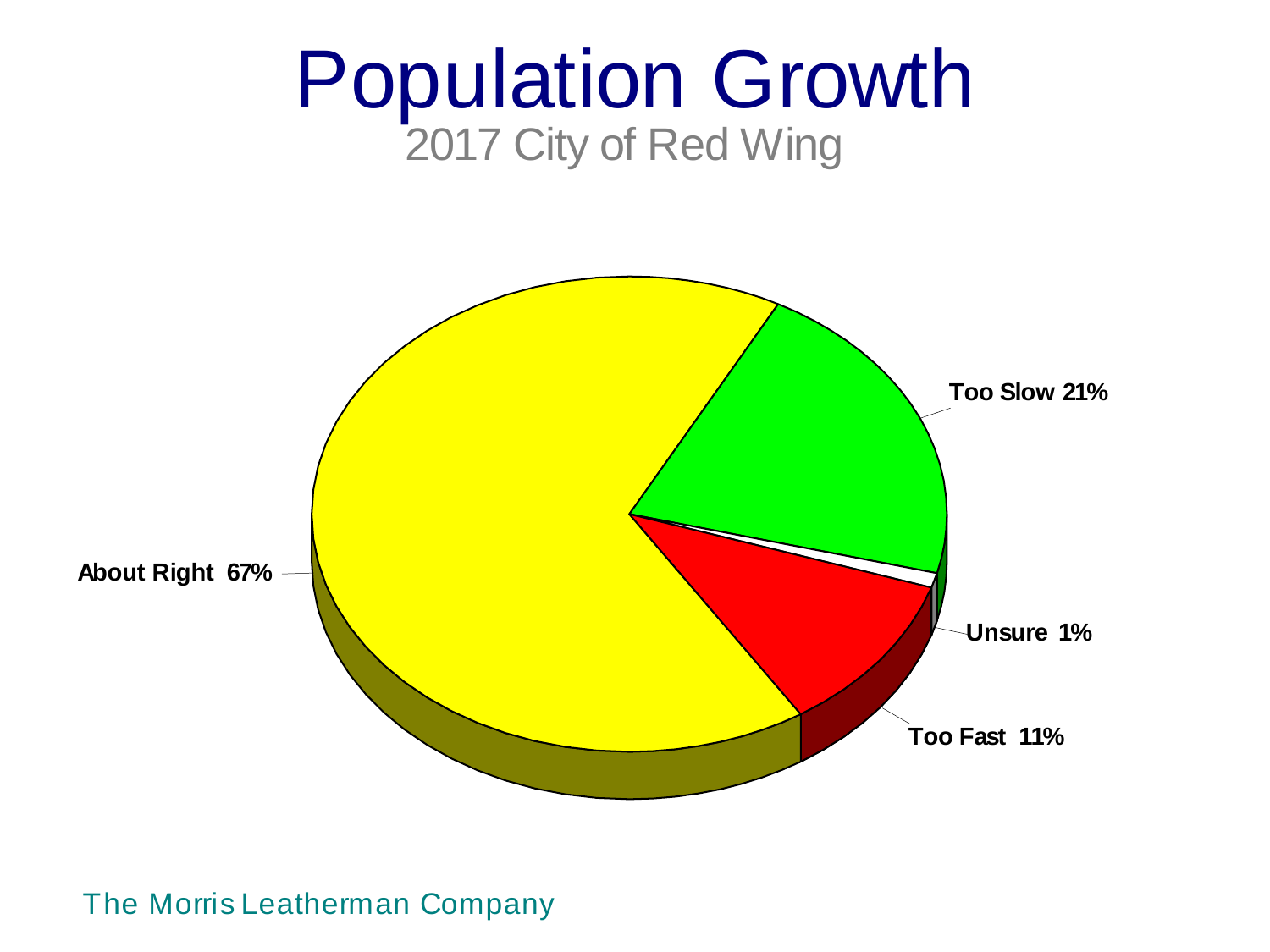# Encourage Greater Population Growth

### 2017 City of Red Wing

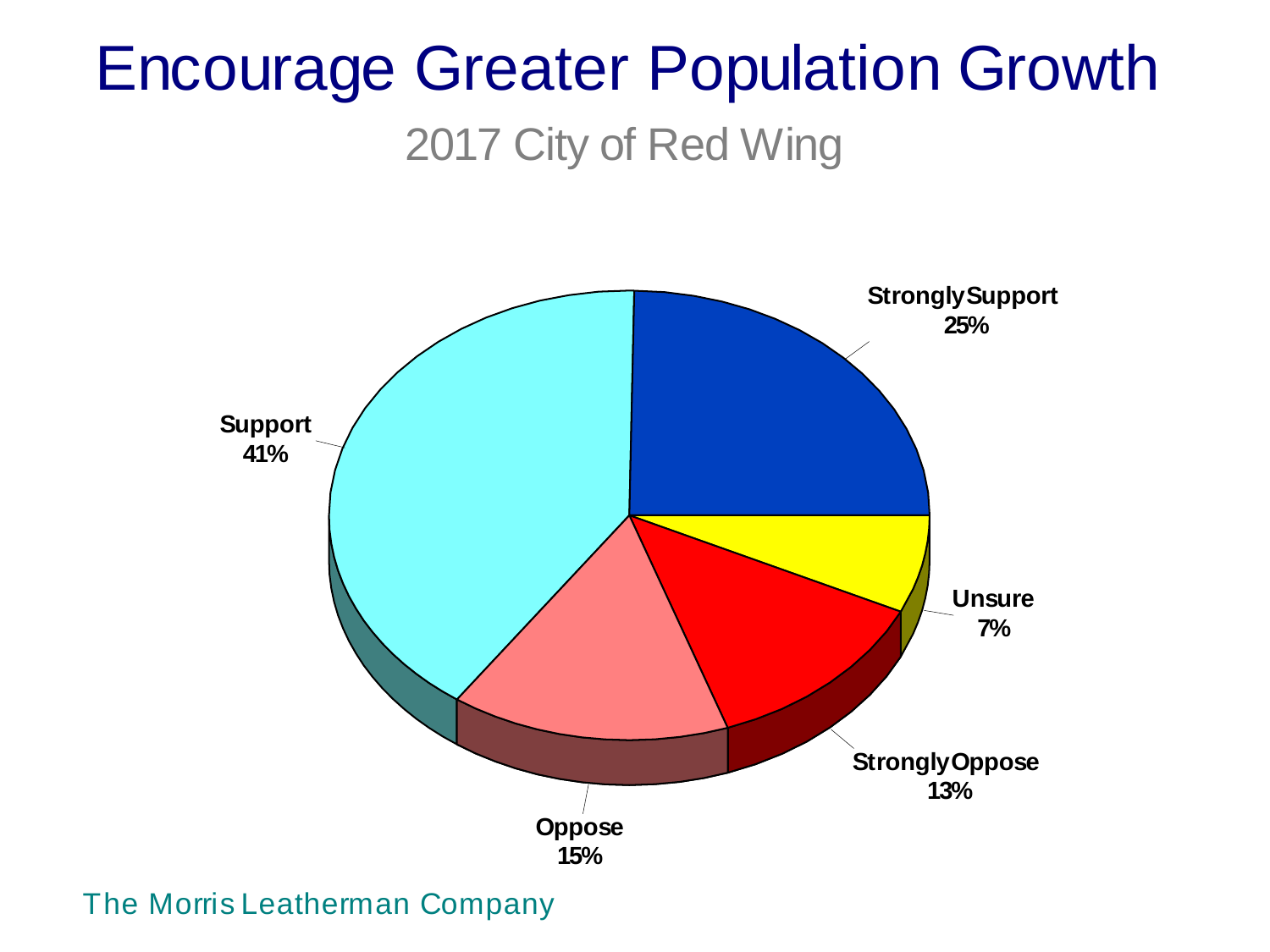# Arts and Culture

### 2017 City of Red Wing



The Morris Leatherman Company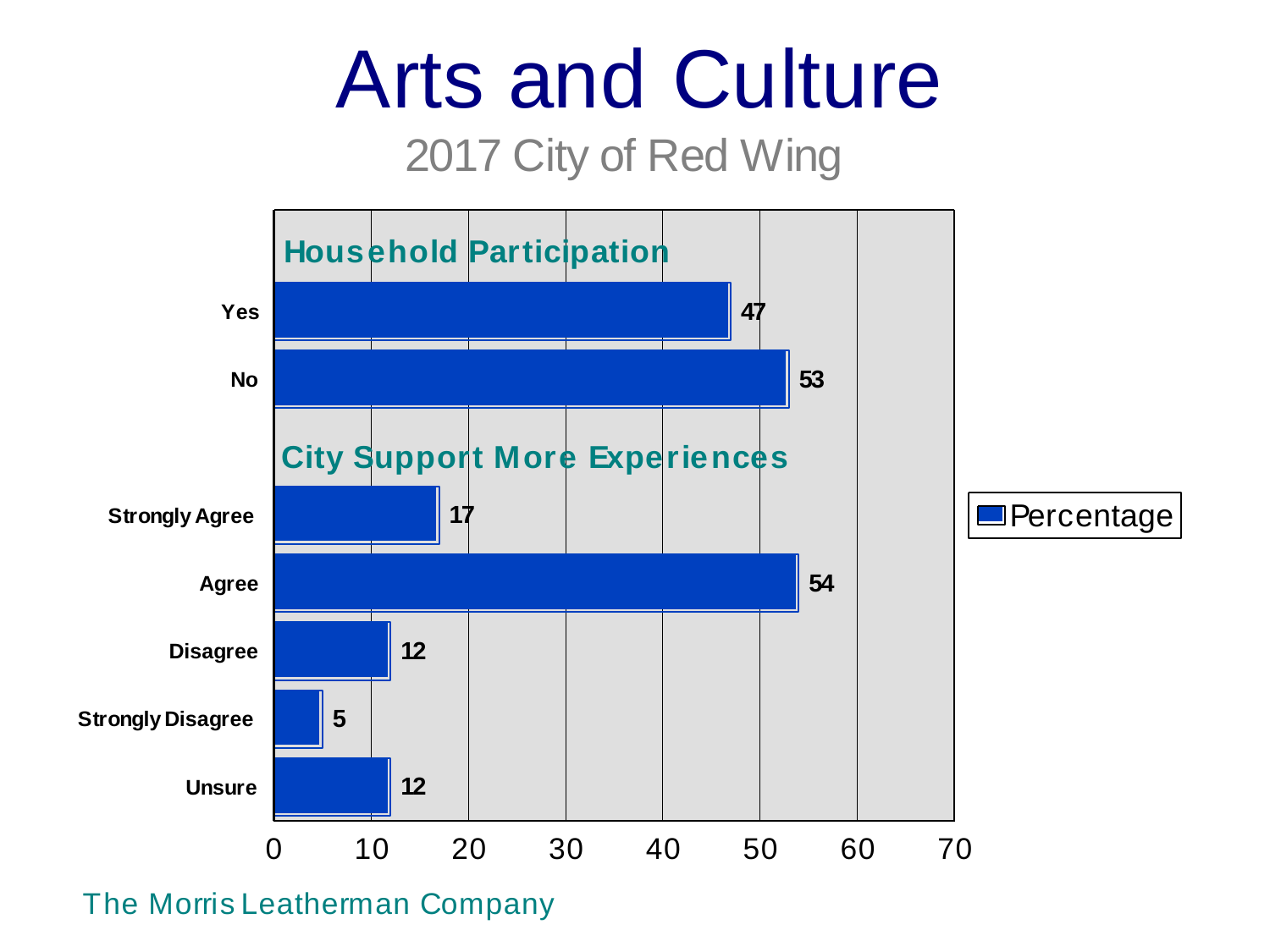# City Service Ratings I

### 2017 City of Red Wing

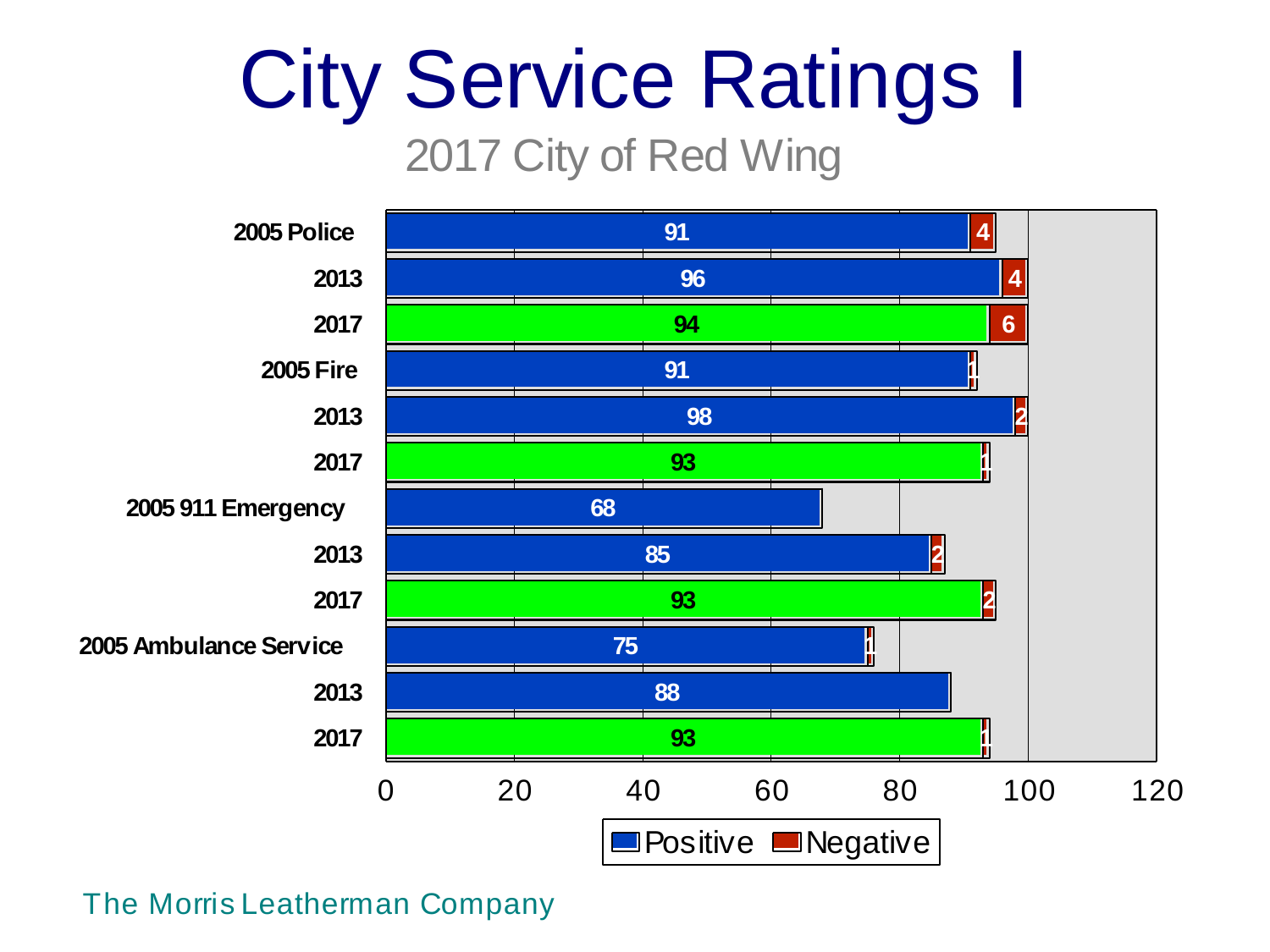# City Service Ratings II

2017 City of Red Wing

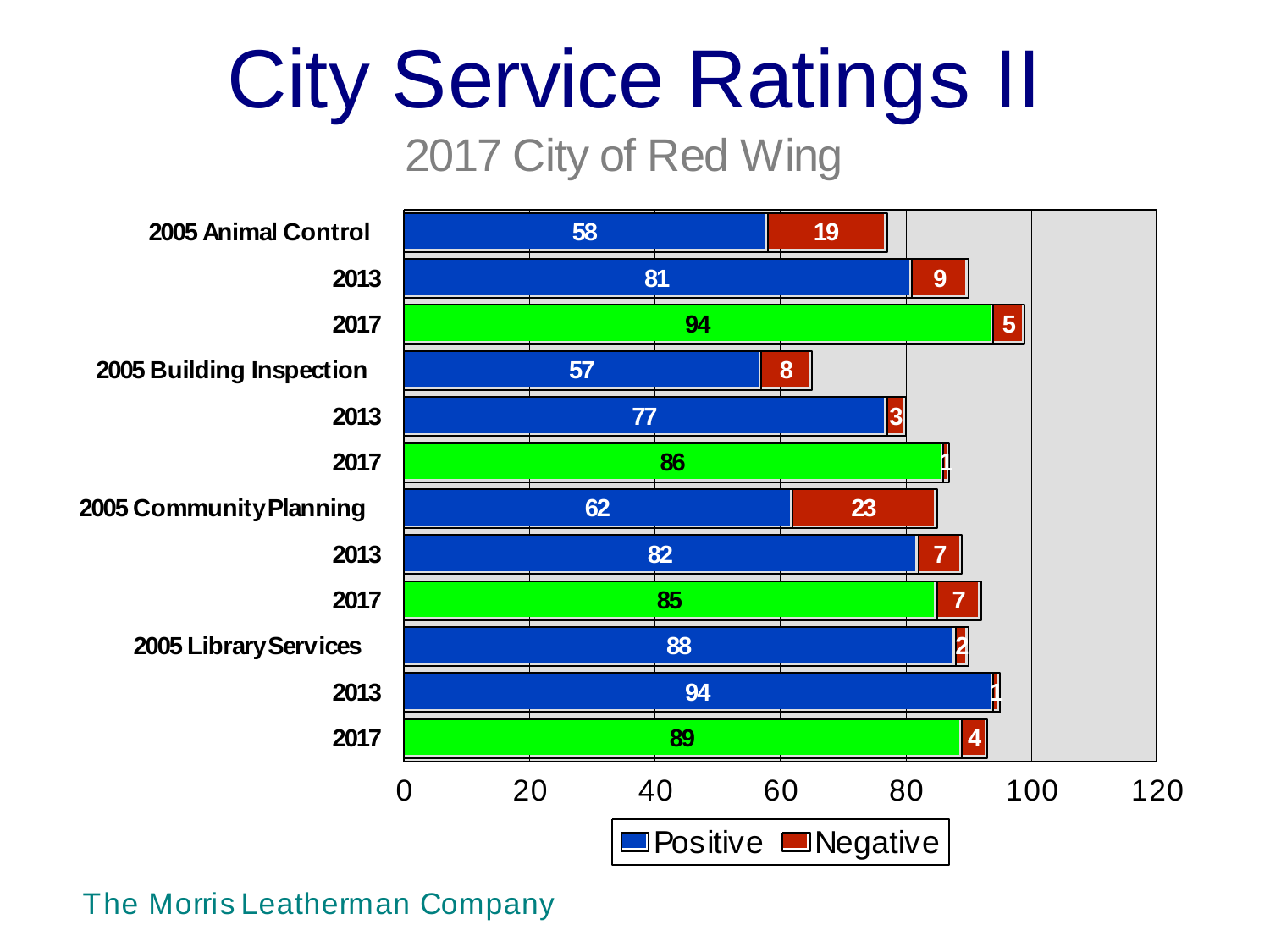## City Service Ratings III 2017 City of Red Wing

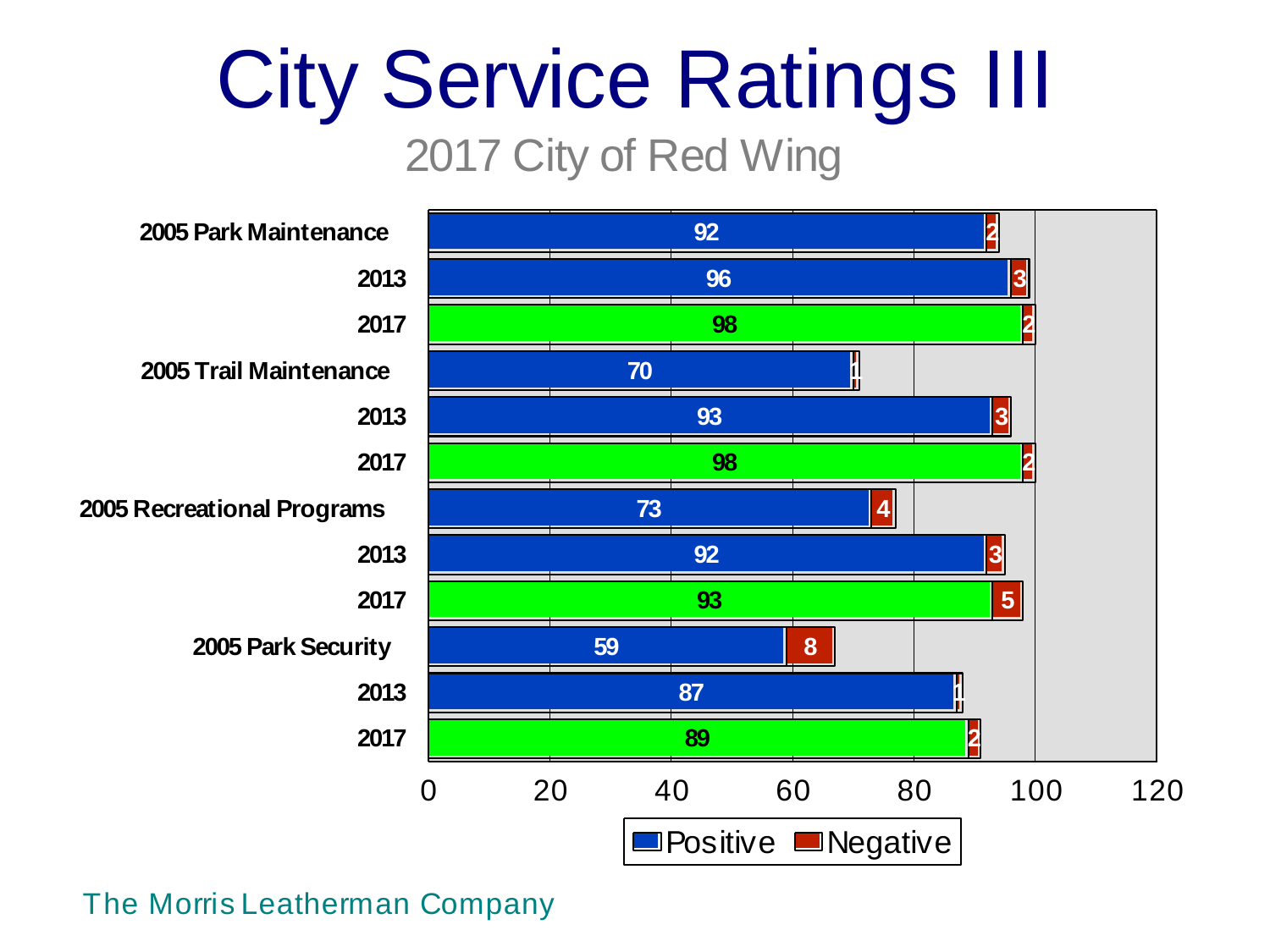# City Service Ratings IV

2017 City of Red Wing

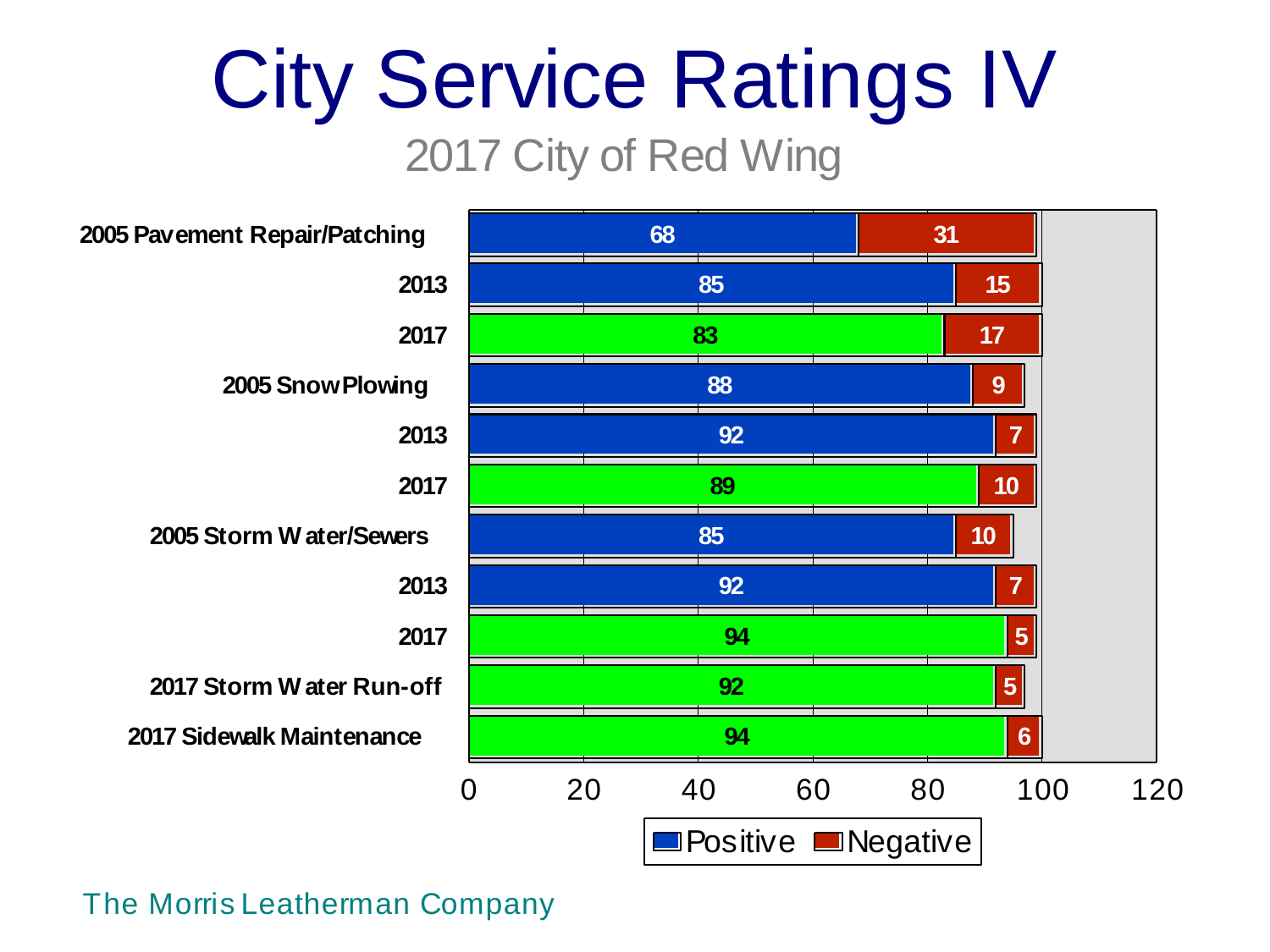# City Service Ratings II

2017 City of Red Wing

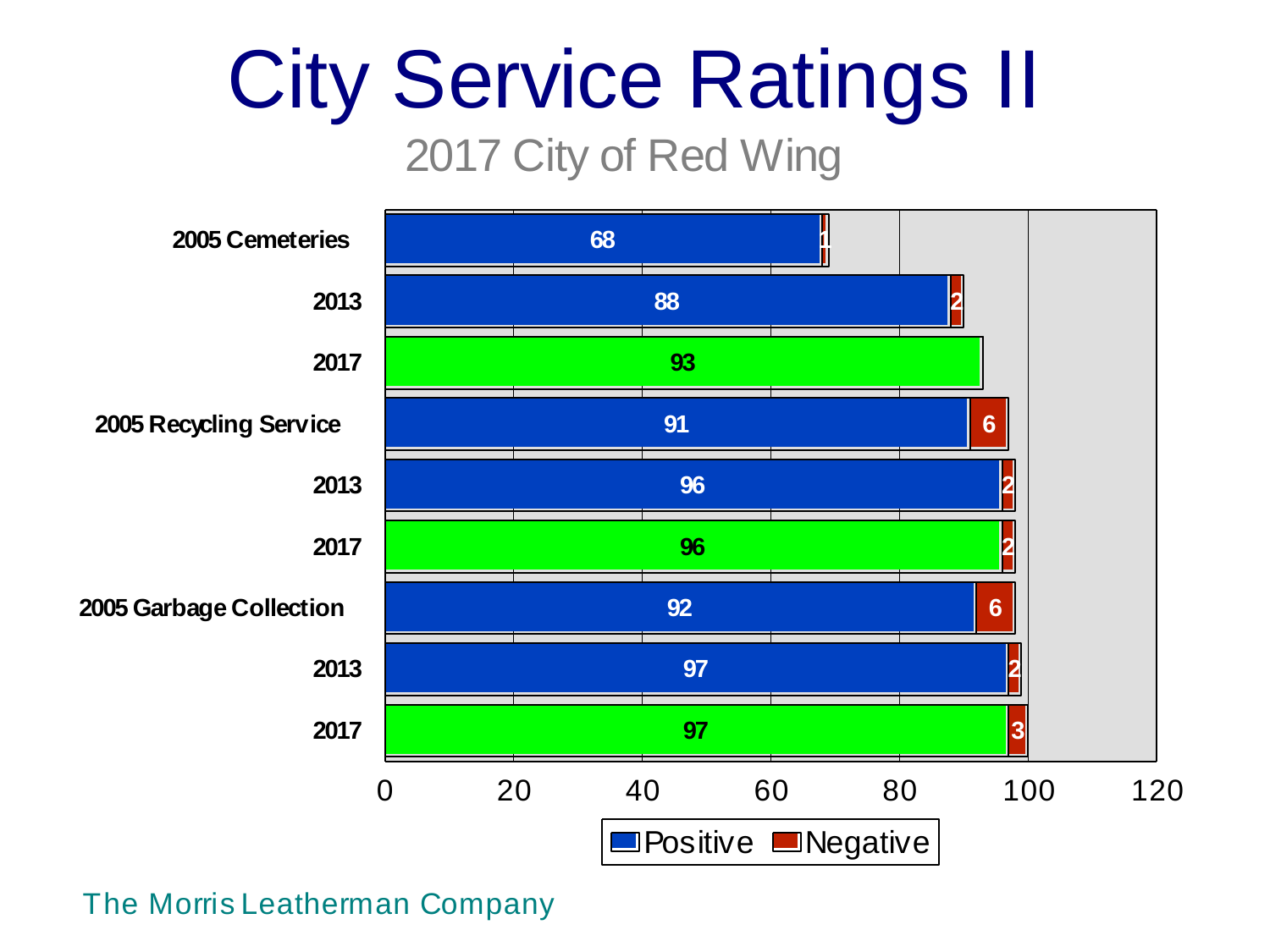## Value of City Services 2017 City of Red Wing

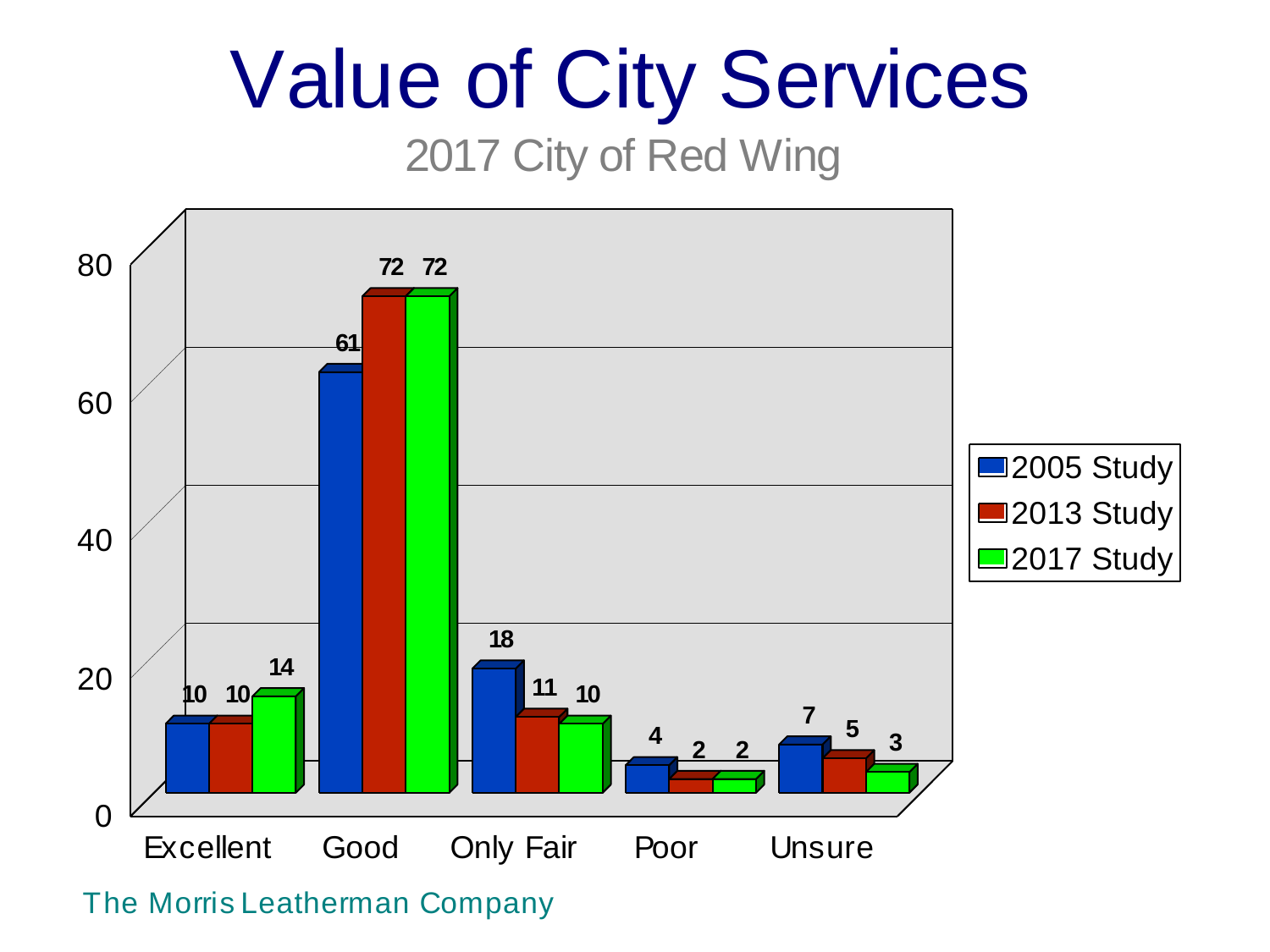### Empowerment 2017 City of Red Wing

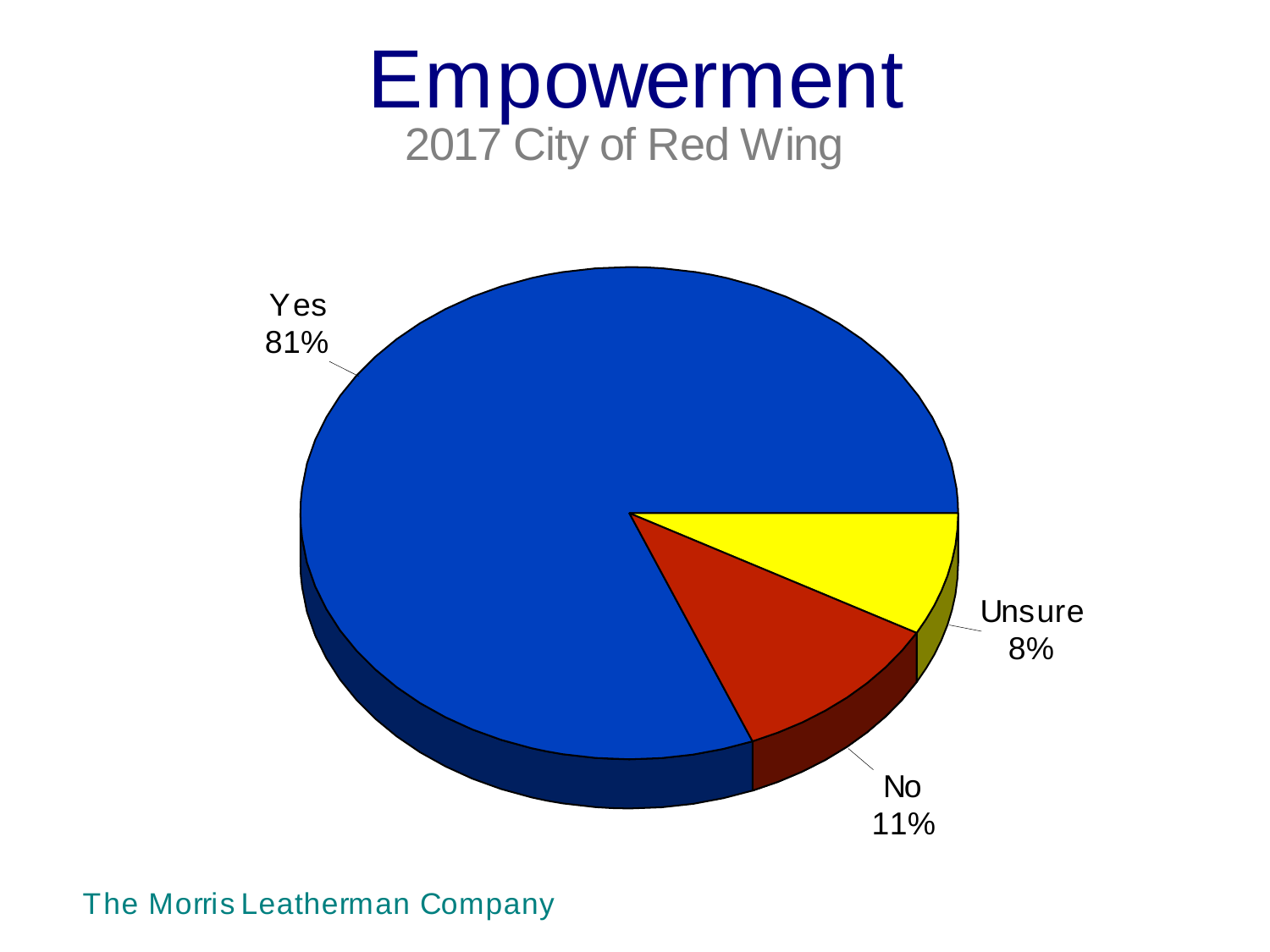## Mayor and City Council 2017 City of Red Wing

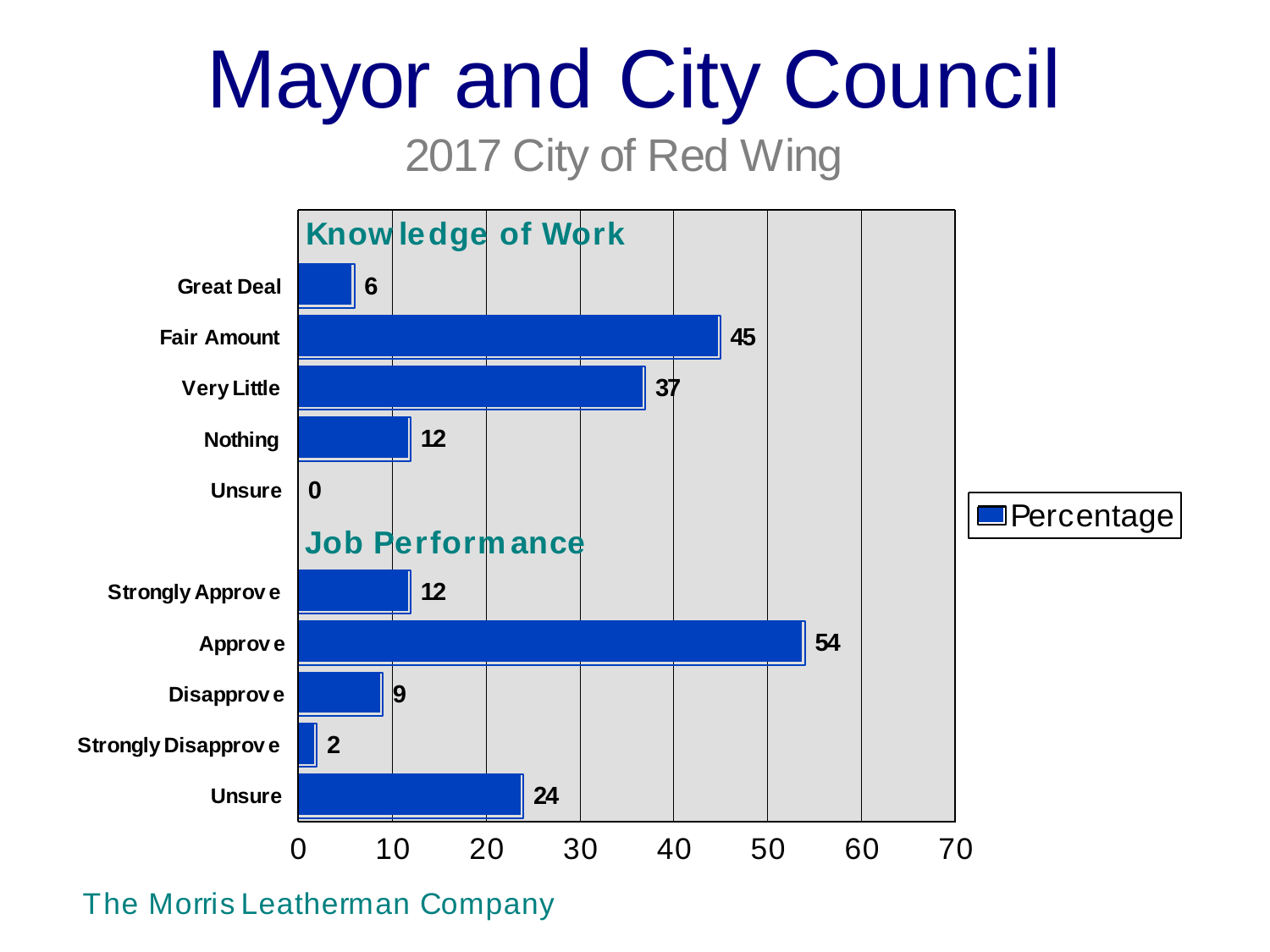## City Staff 2017 City of Red Wing

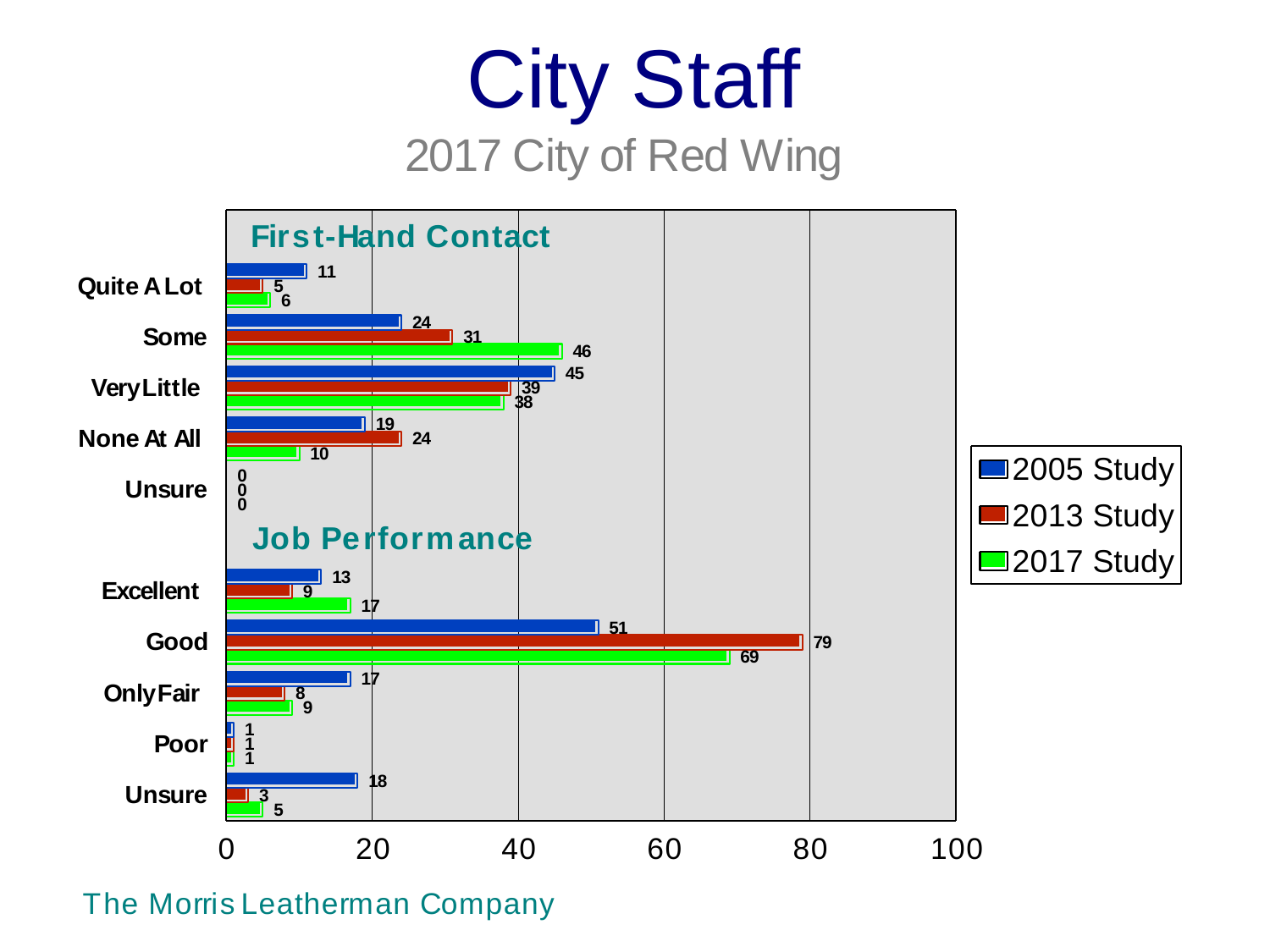# Staff Works in Resident's Best Interests

2017 City of Red Wing

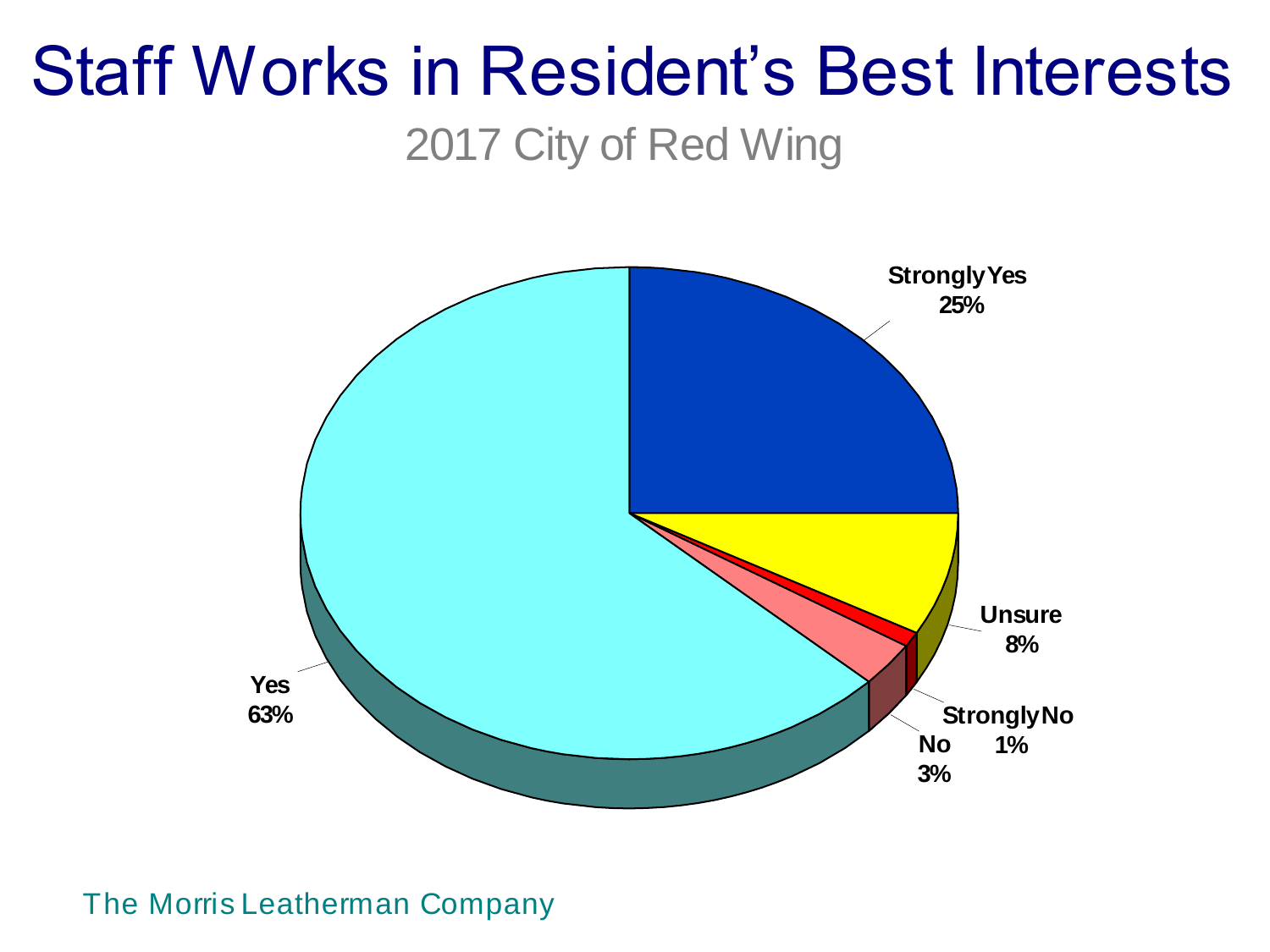## Importance to Become More Sustainable

### 2017 City of Red Wing

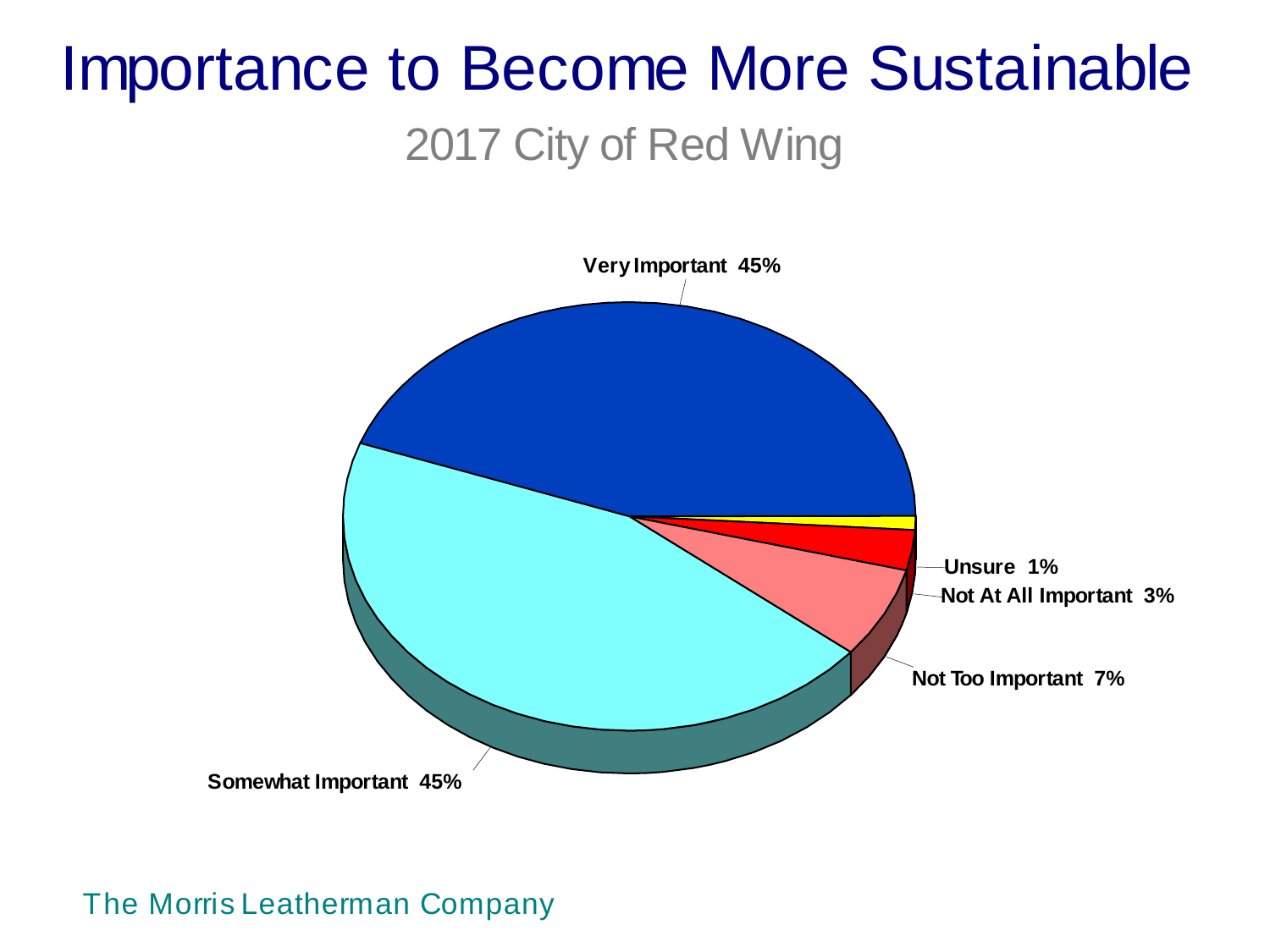### City Recognize Climate Change in Actions 2017 City of Red Wing

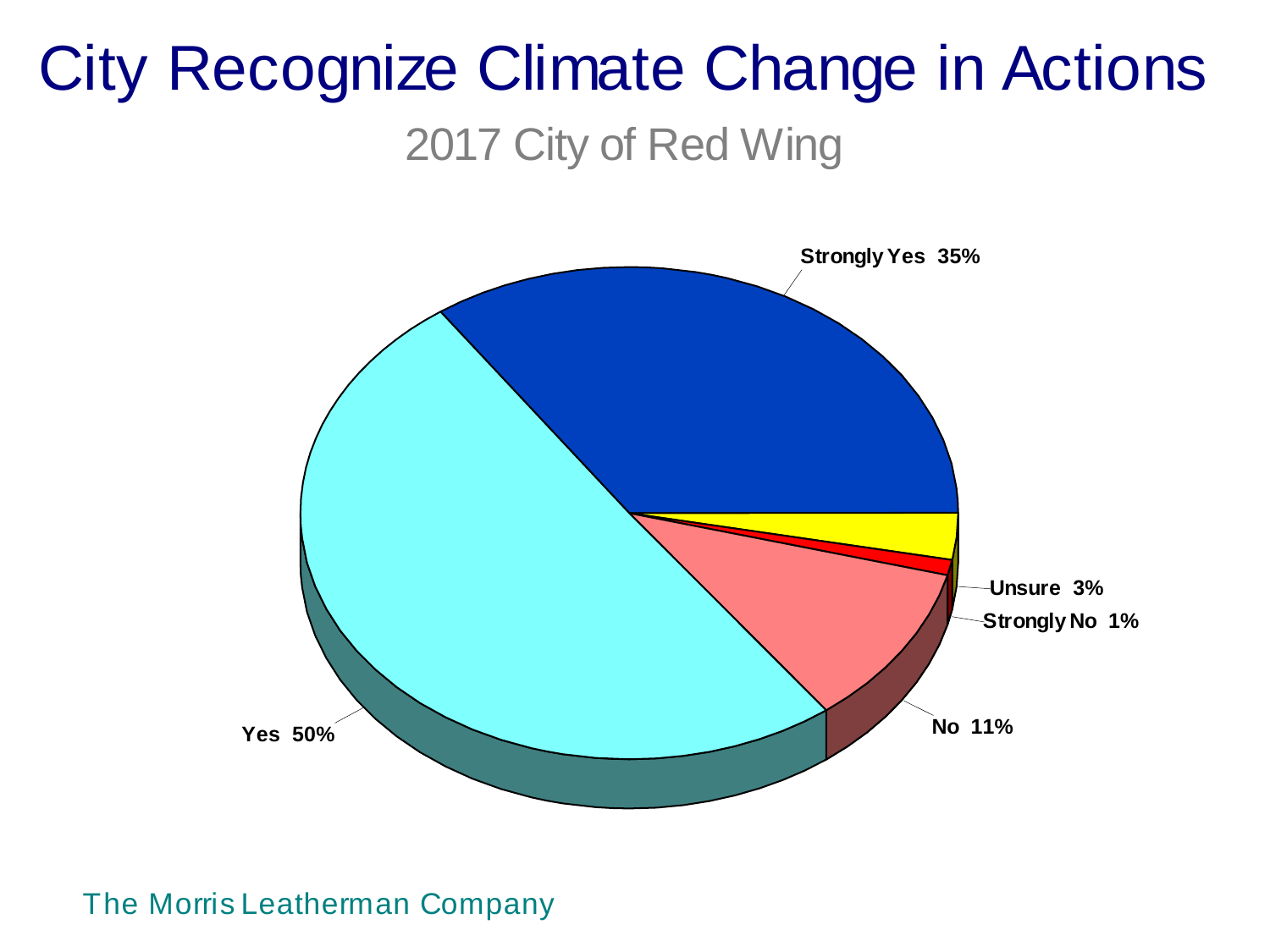### City Encourage Use of Renewable Energy 2017 City of Red Wing

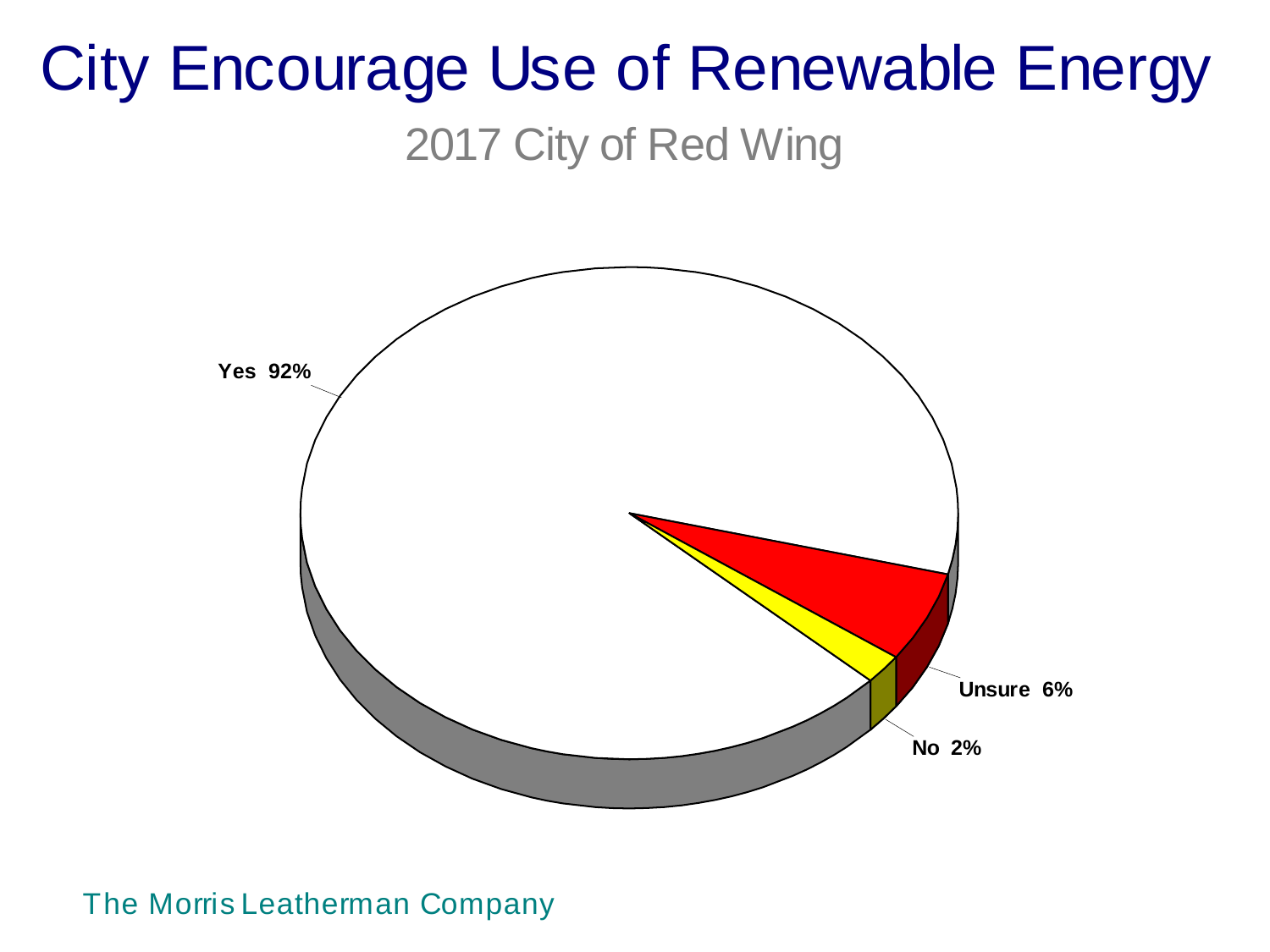### City Preserve and Conserve Open Space 2017 City of Red Wing

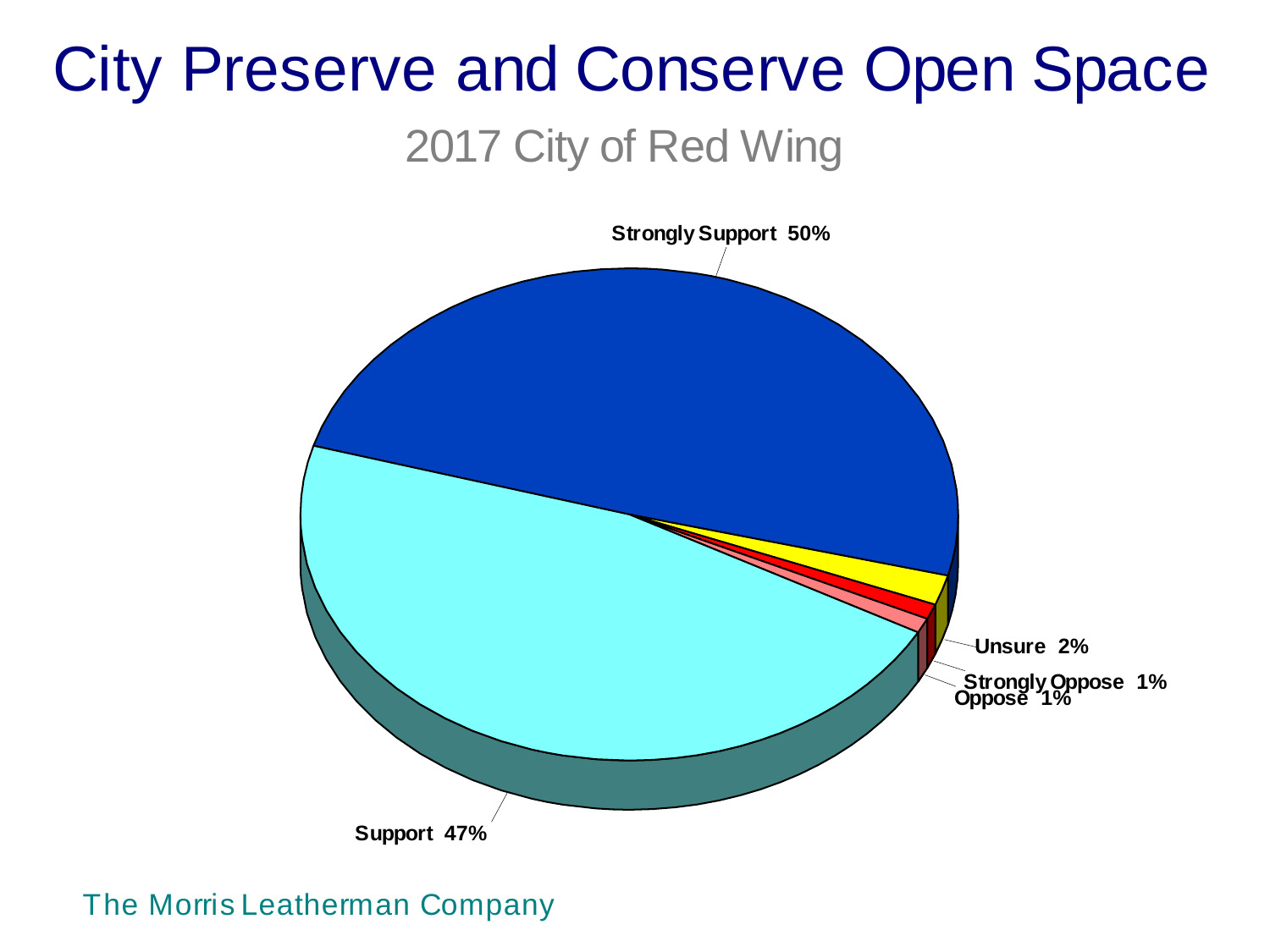## Parks and Trails

### 2017 City of Red Wing

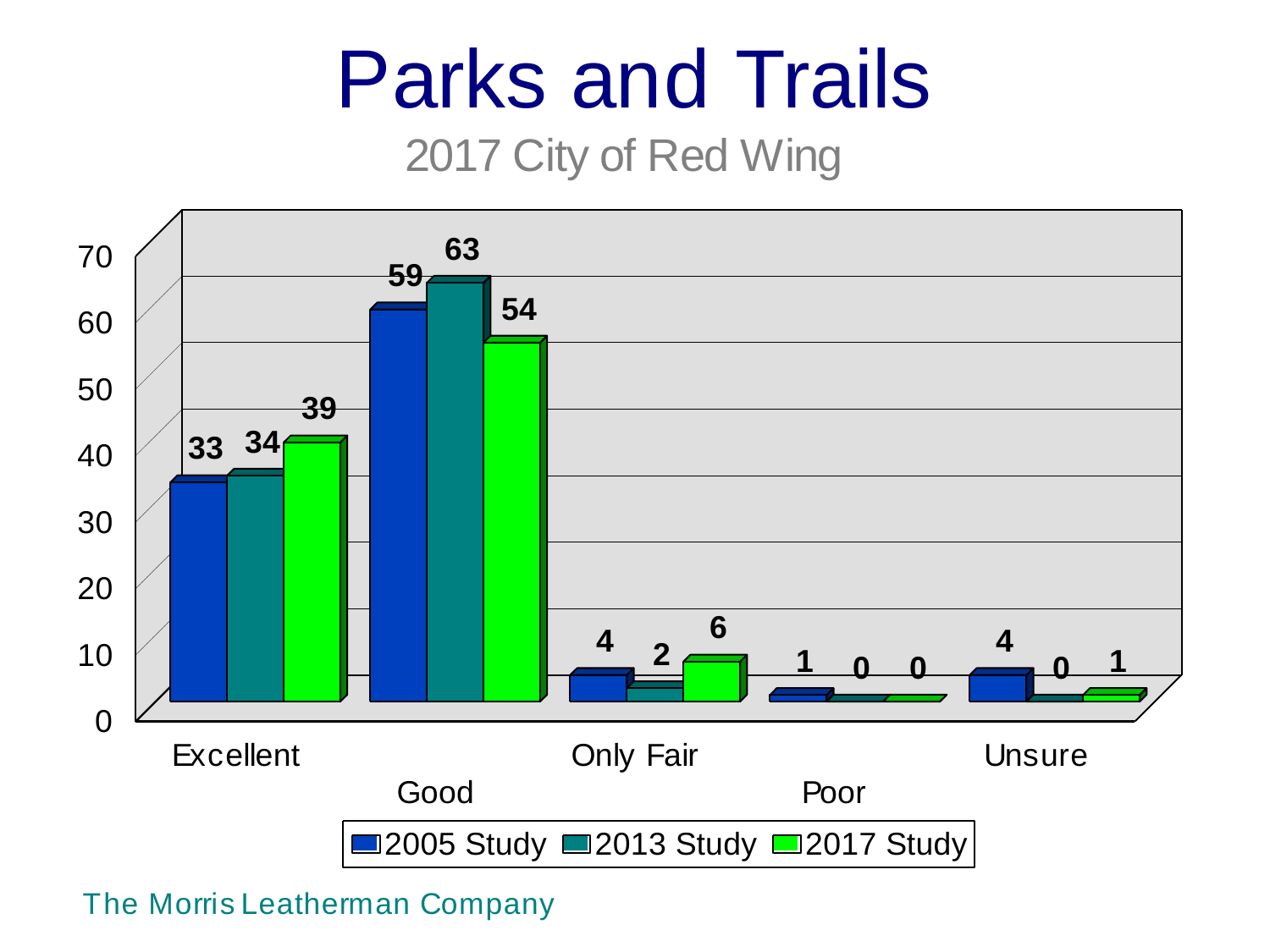## Adequacy of Recreation Mix 2017 City of Red Wing

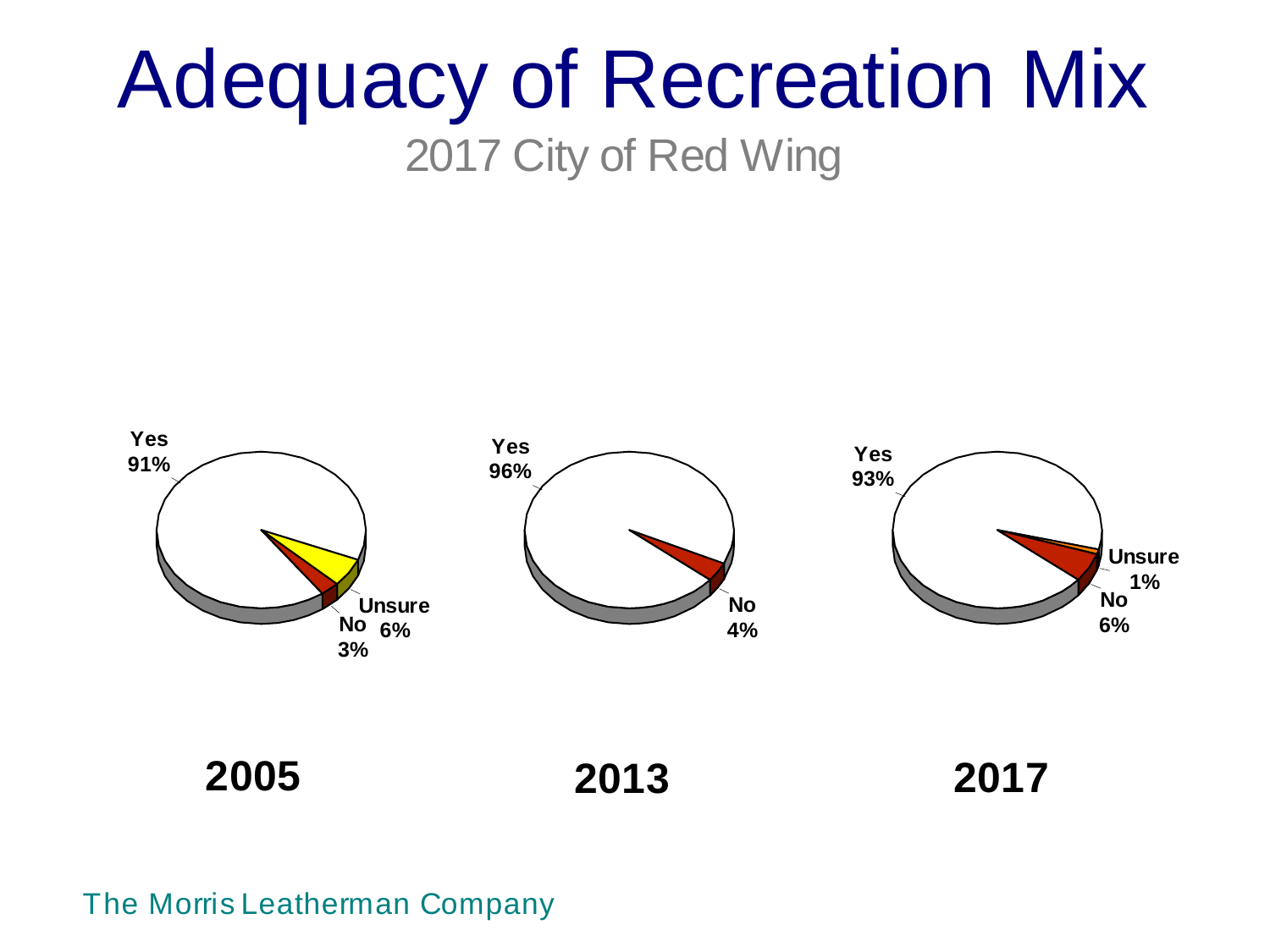## Leave for Recreational Activities

### 2017 City of Red Wing

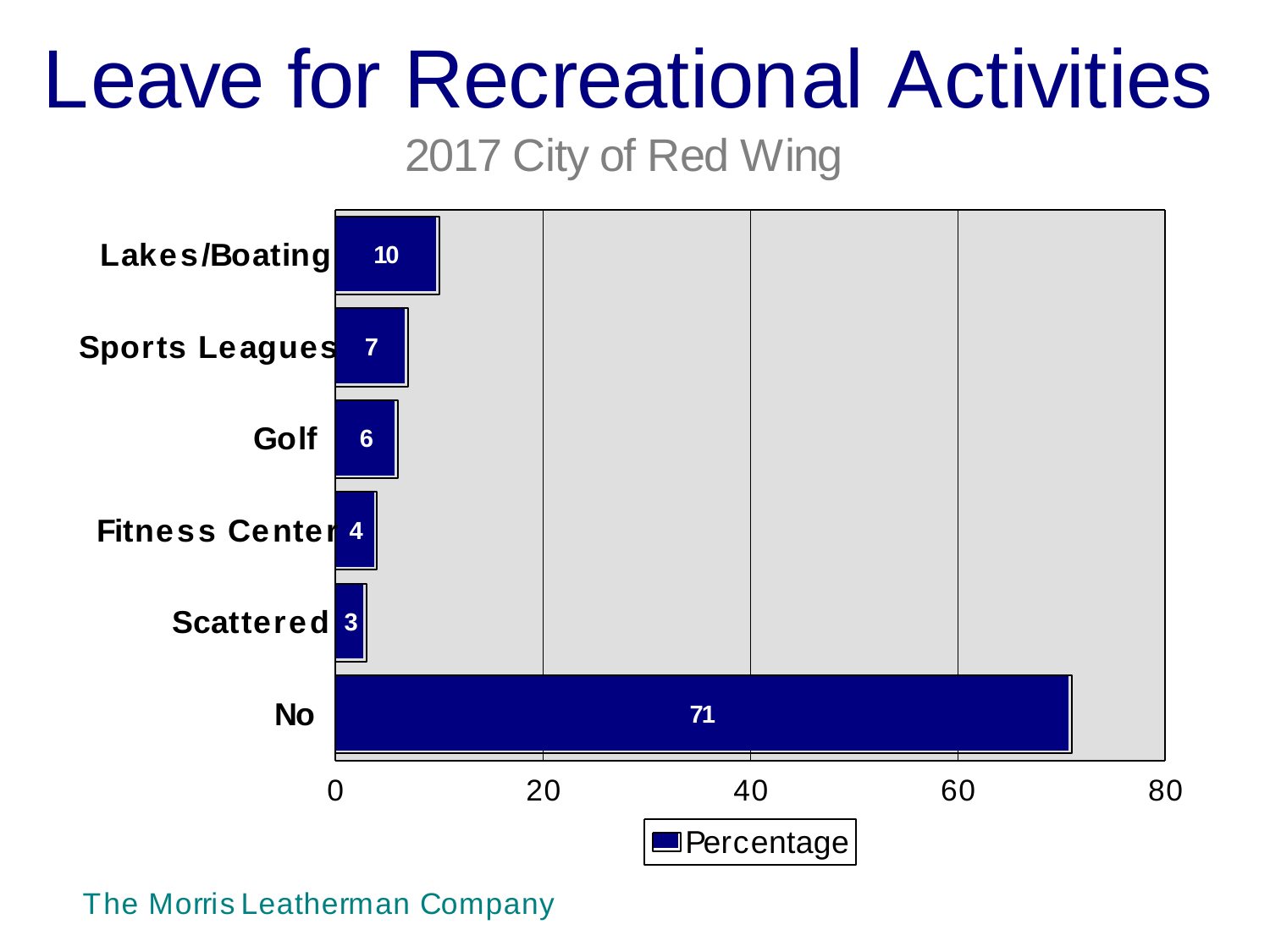



**Anything the Community Can Do to Increase Your Amount of ng the Community<br>Icrease Your Ame<br>Physical Activ ity**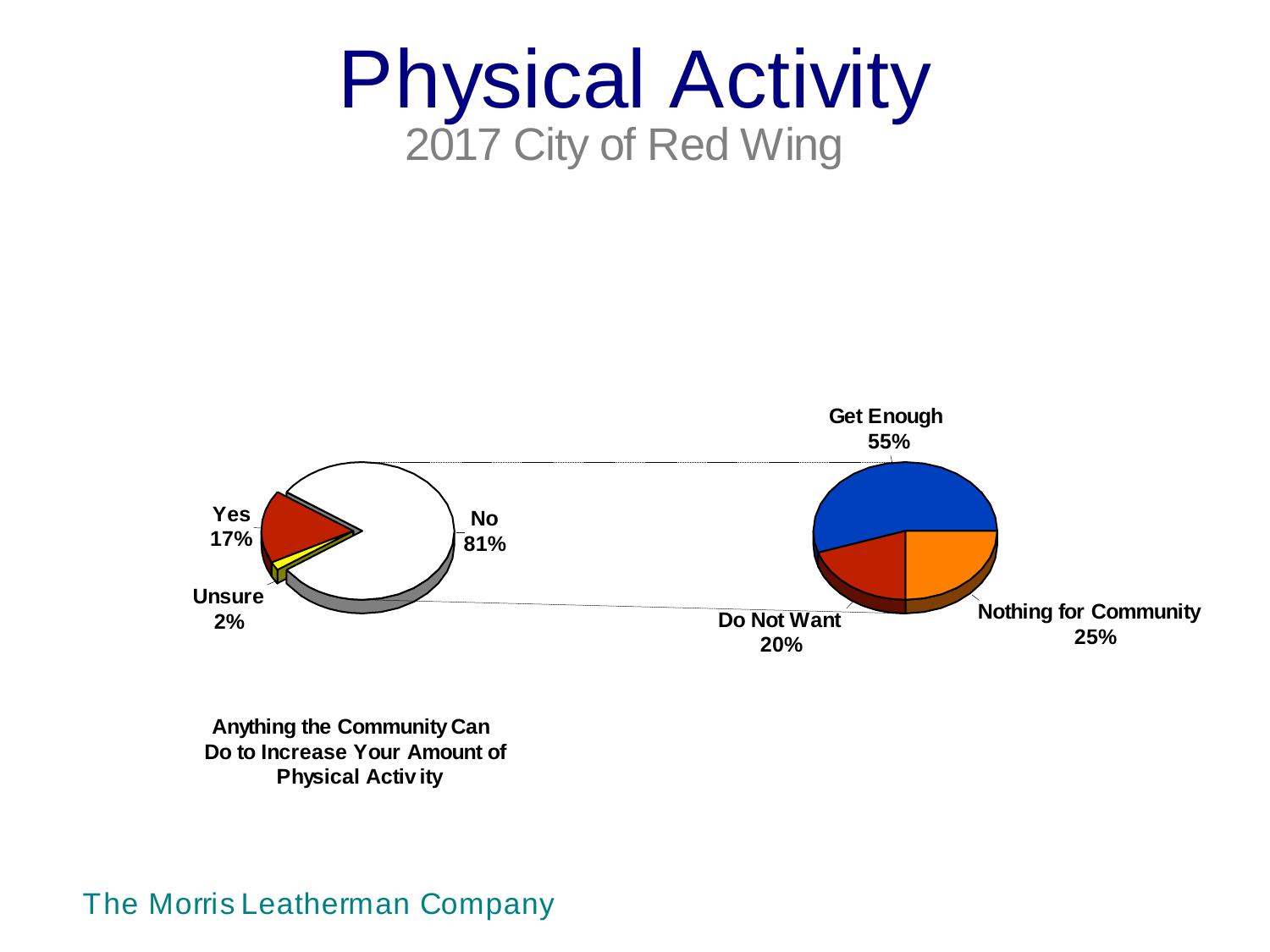### Healthy Grocery Food Options 2017 City of Red Wing

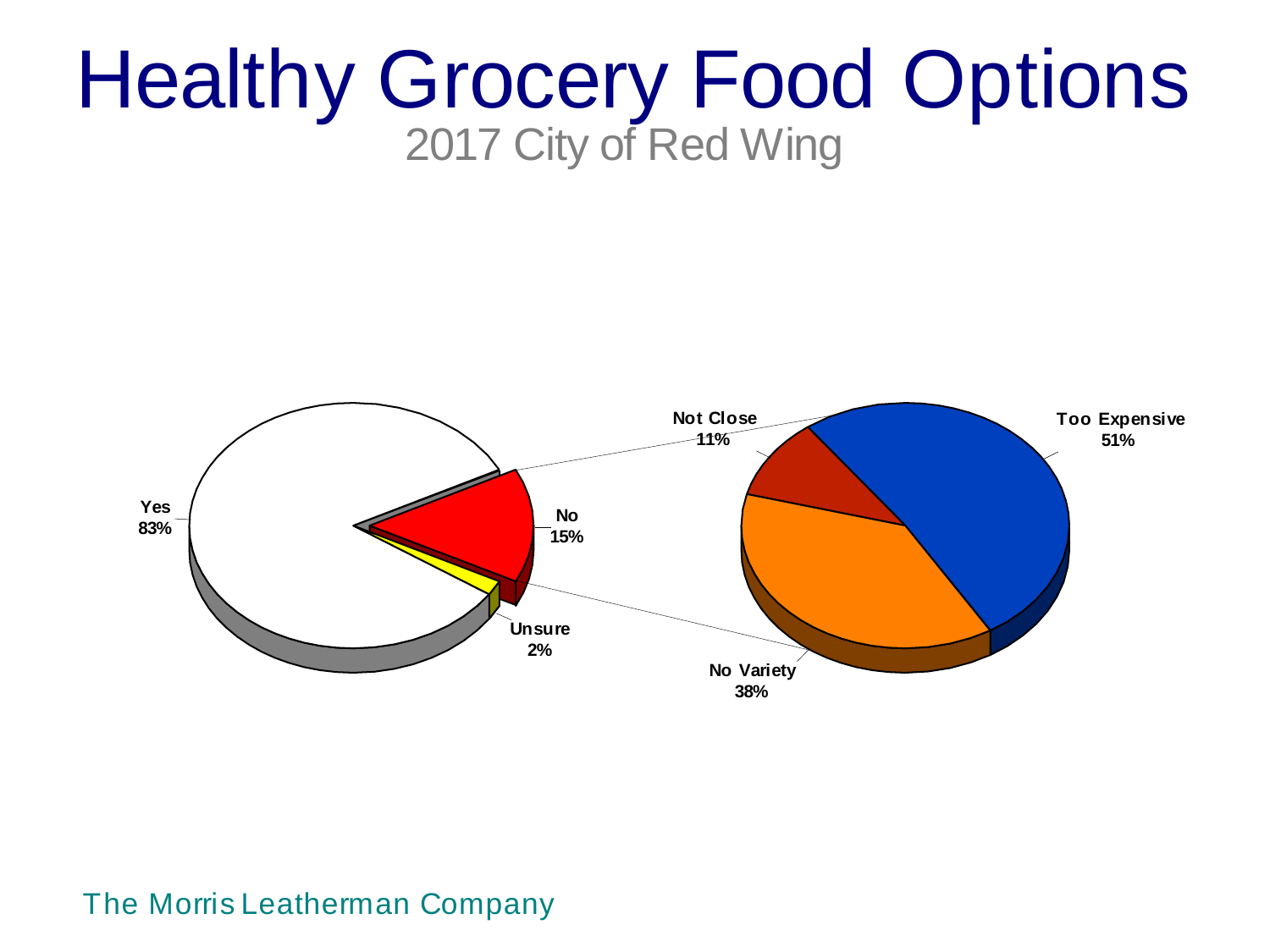### Recreational Screen Time 2017 City of Red Wing

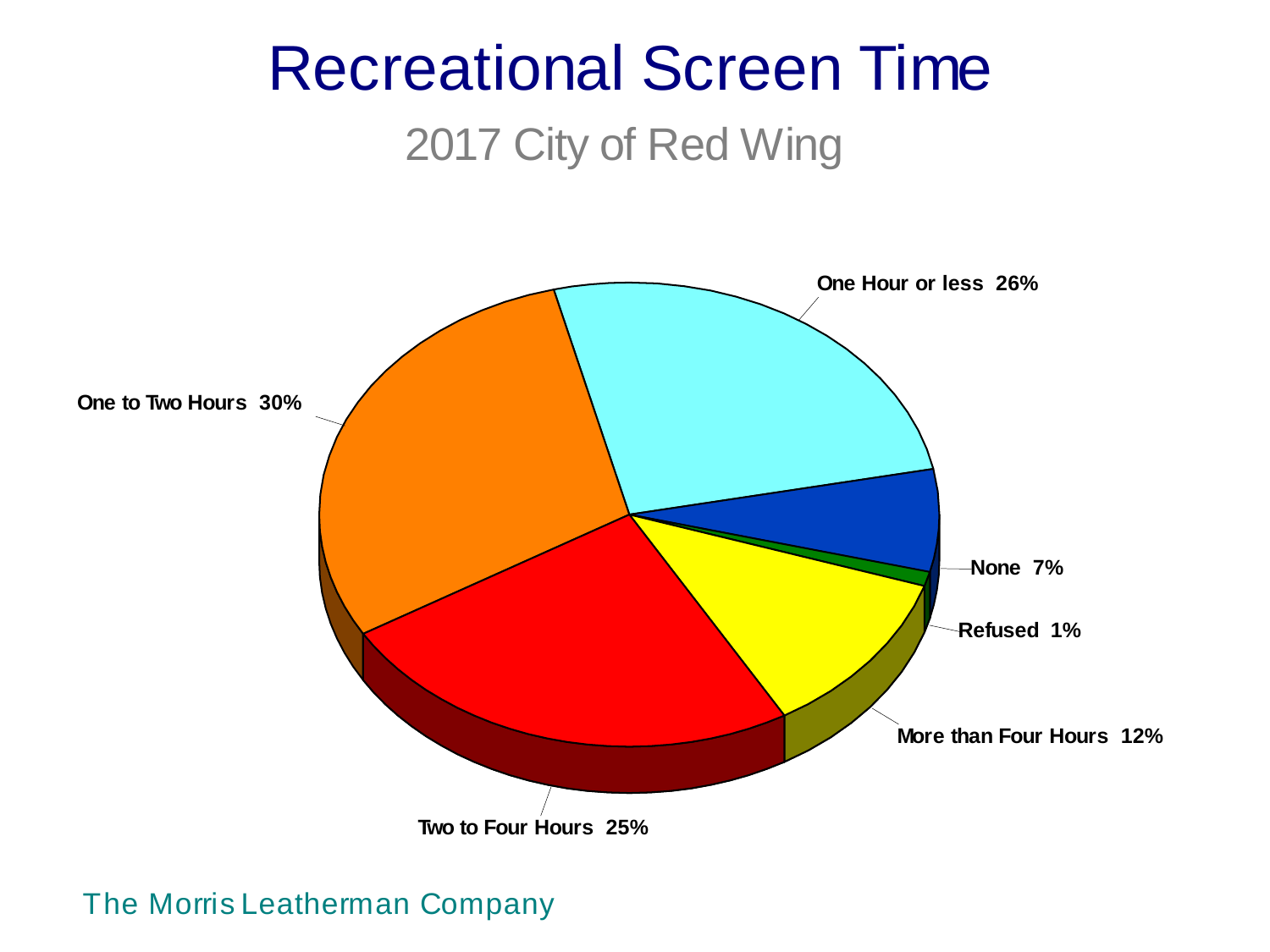## Public Safety 2017 City of Red Wing



The Morris Leatherman Company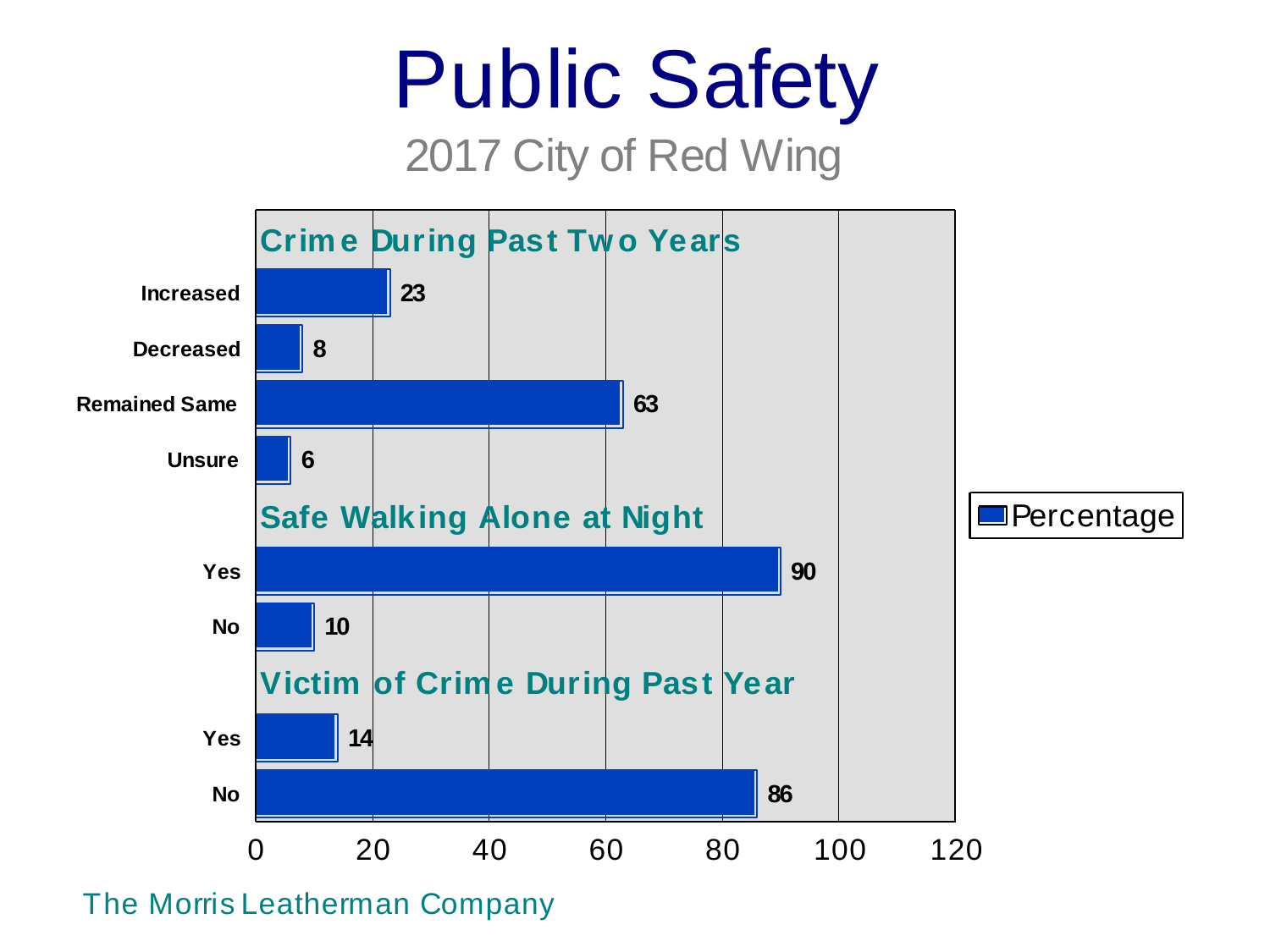# Description of Police Department

2017 City of Red Wing

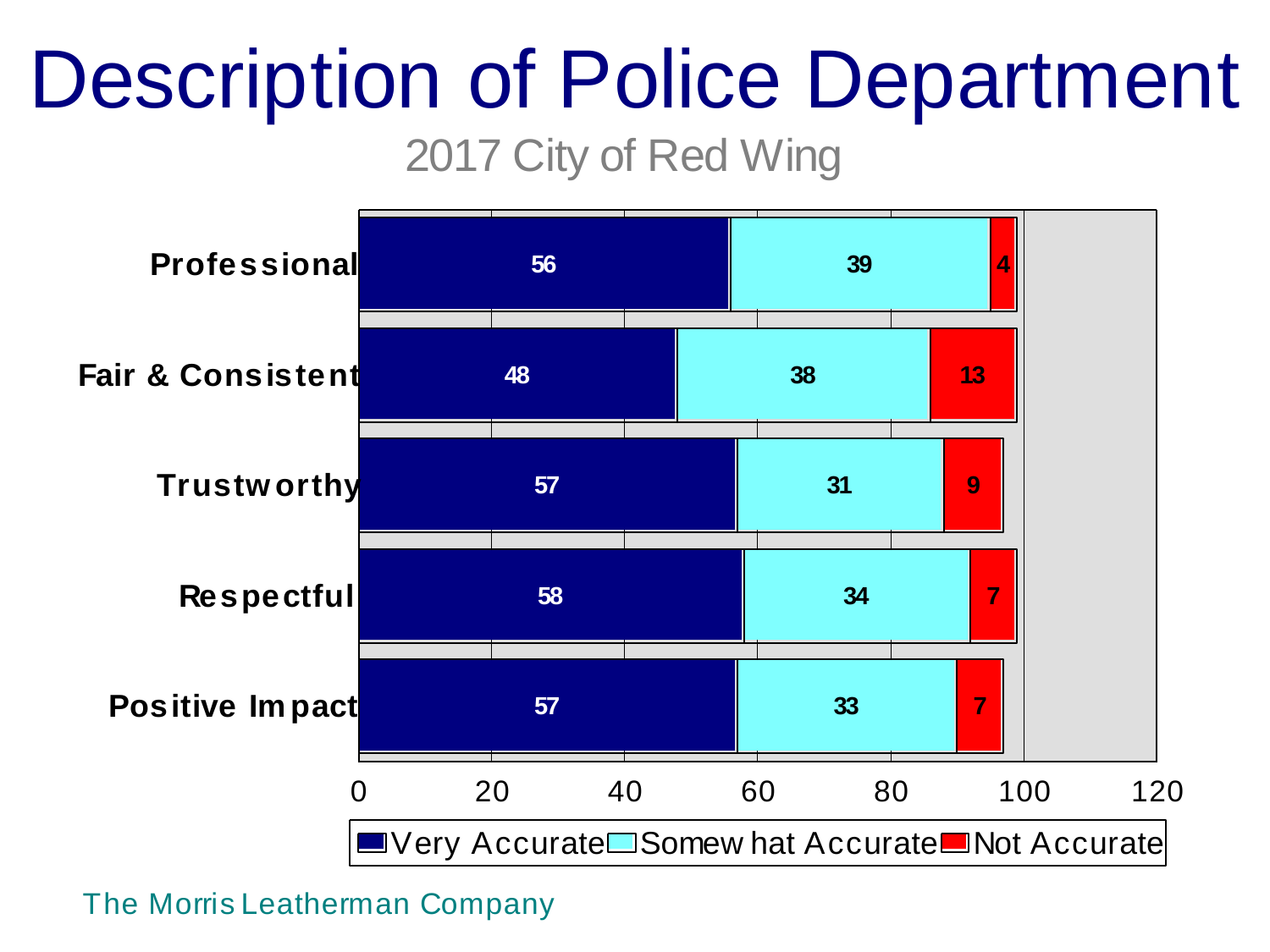### Body Cameras 2017 City of Red Wing

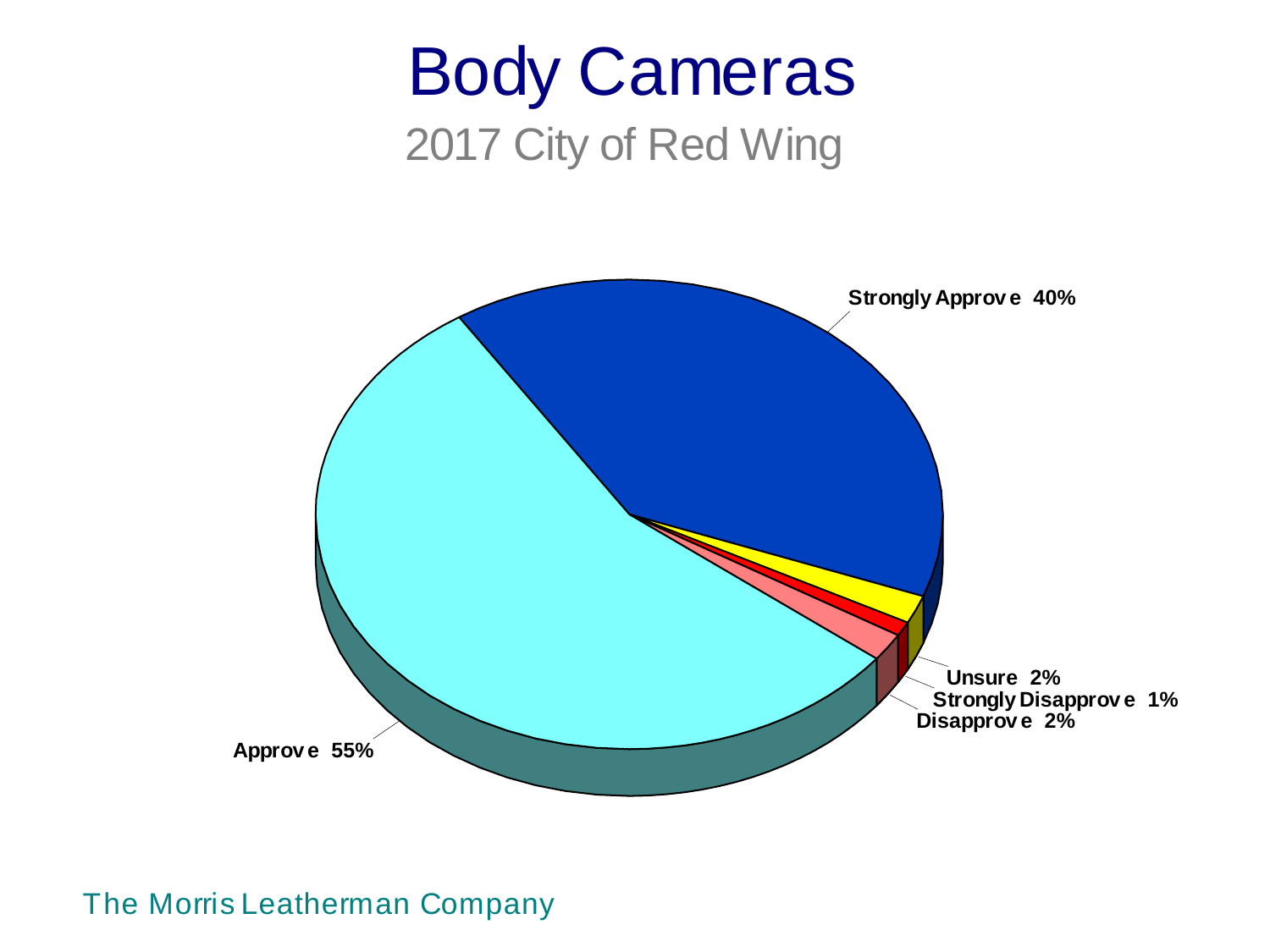## Know Where to Find Emergency Information

2017 City of Red Wing

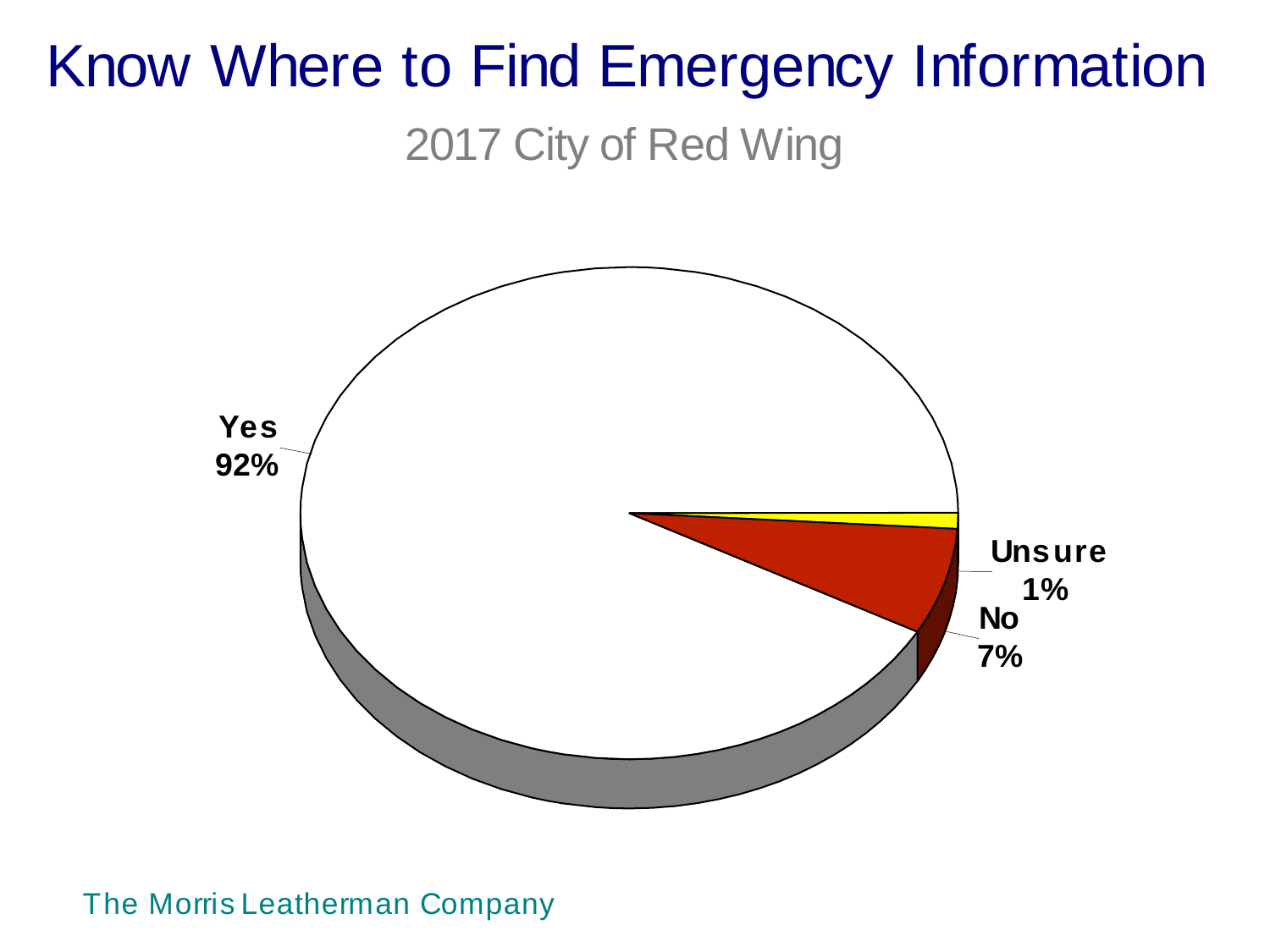# Opinion about Barn Bluff

### 2017 City of Red Wing

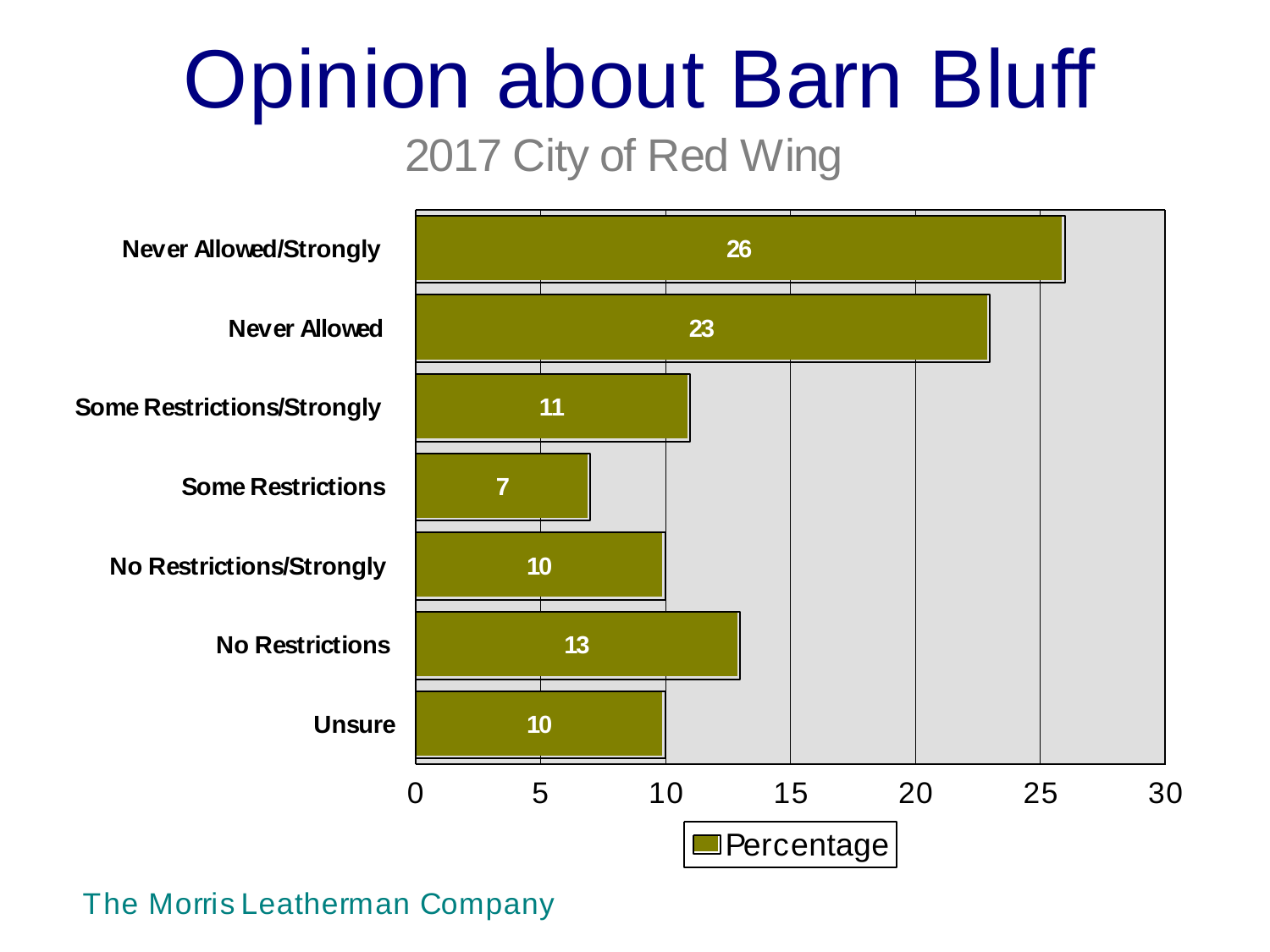## Importance of City Controlling Painting of Barn Bluff

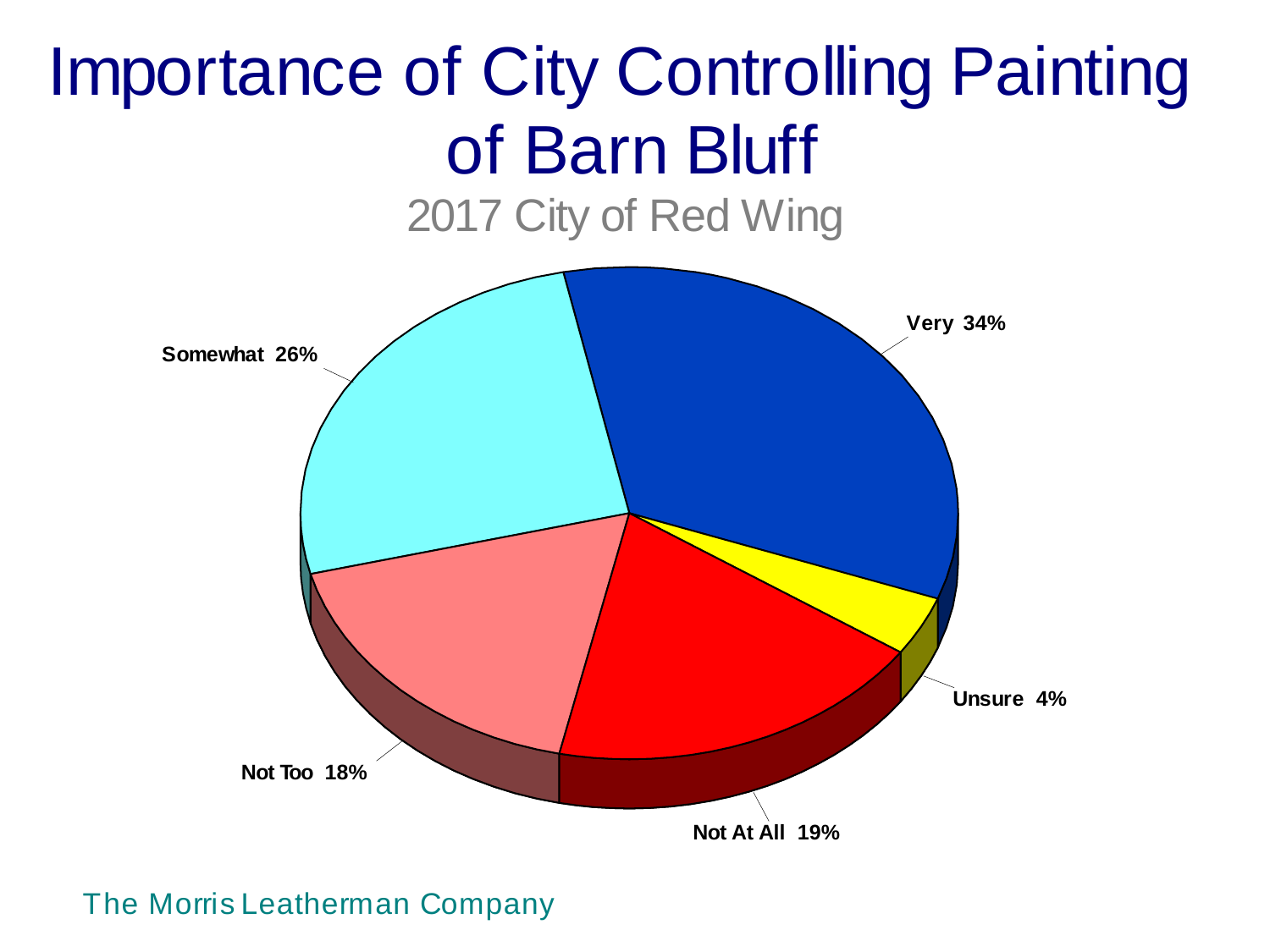### Work Outside of Home 2017 City of Red Wing



# **Ease of Getting To**  <sup>Only Fair</sup><br><sup>8%</sup><br>and From Work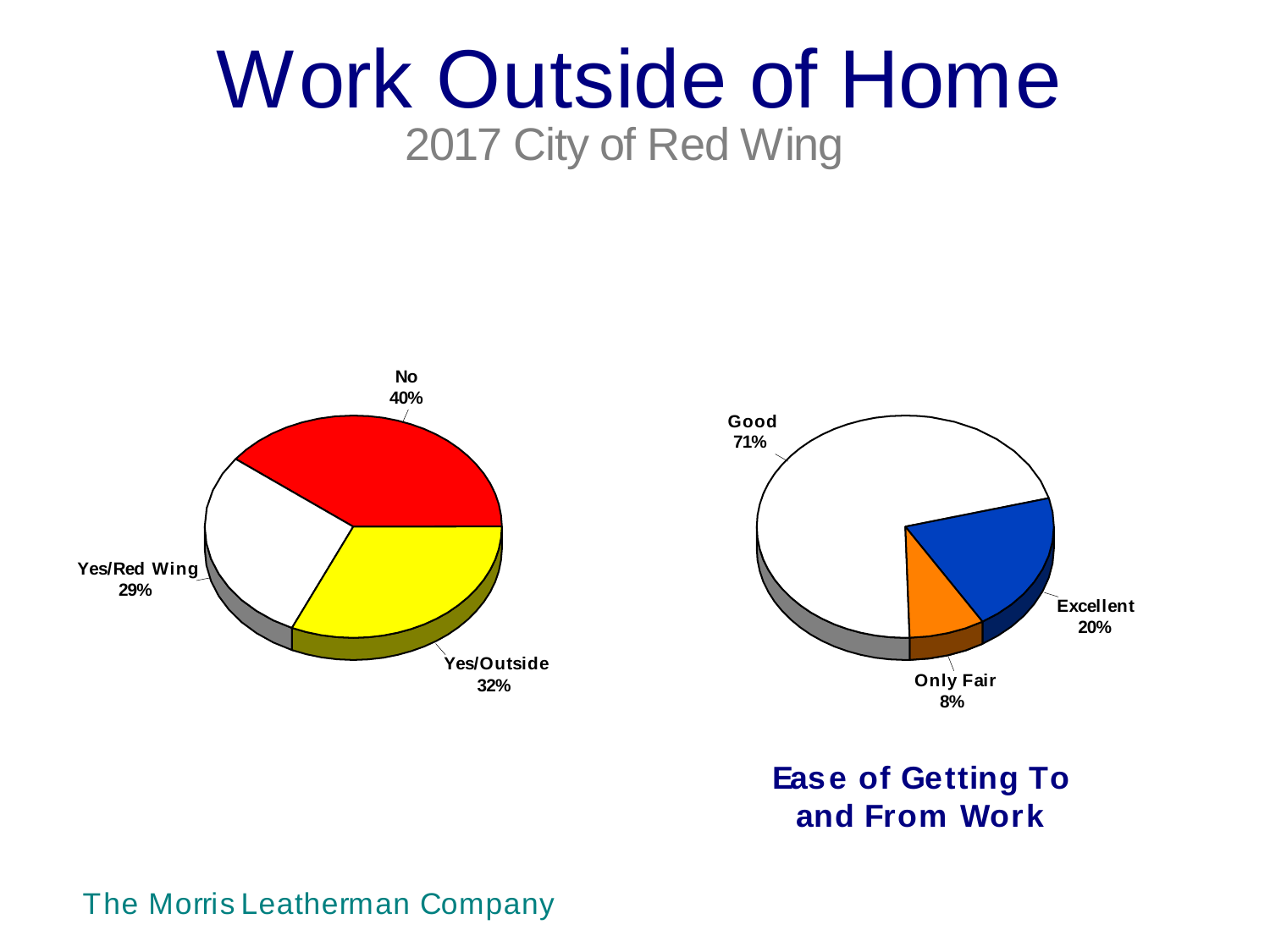### Ride Public Transit 2017 City of Red Wing



### **Quality of Public Transit**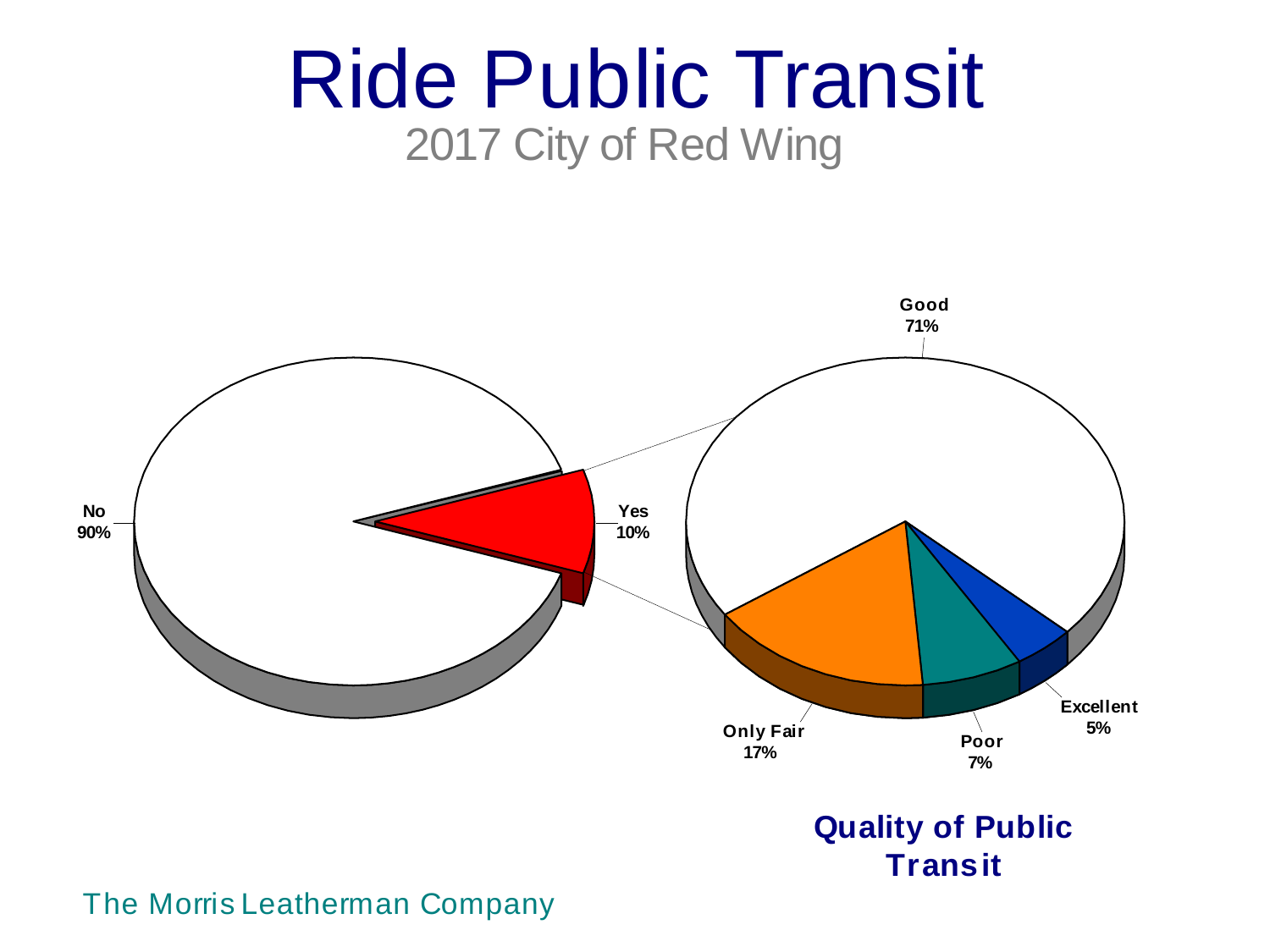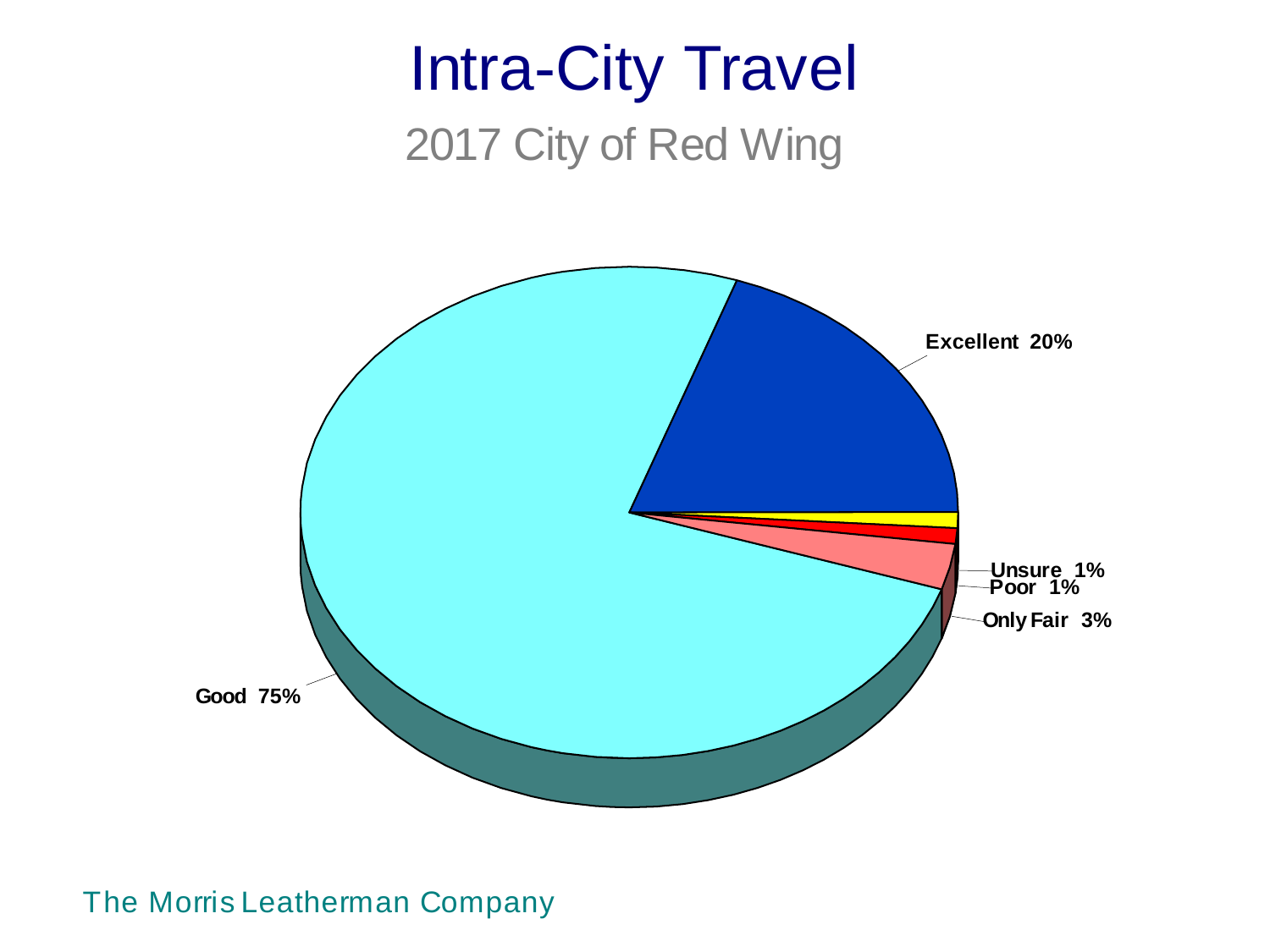# Primary Source of Information

### 2017 City of Red Wing

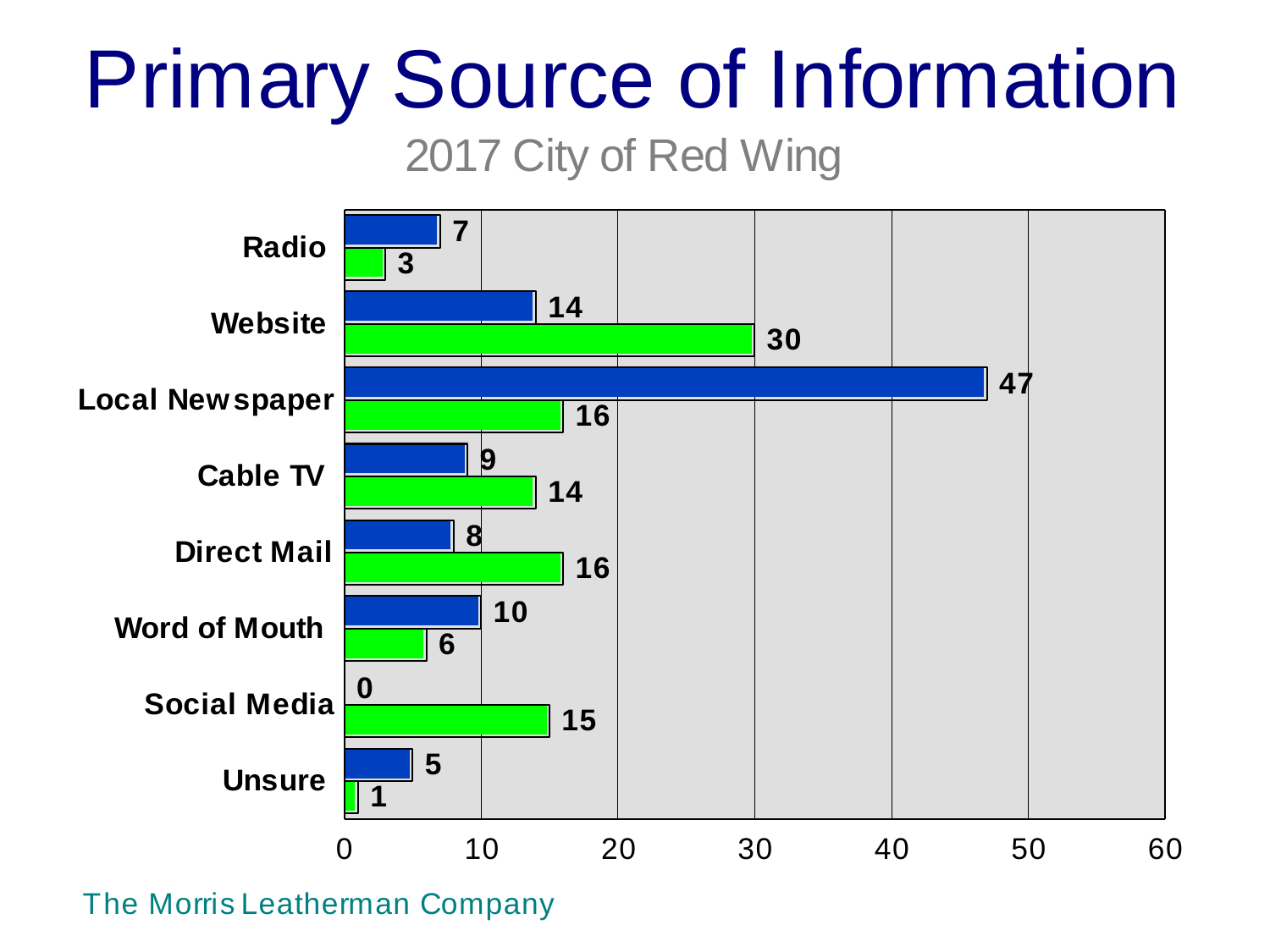# Preferred Information Source

2017 City of Red Wing

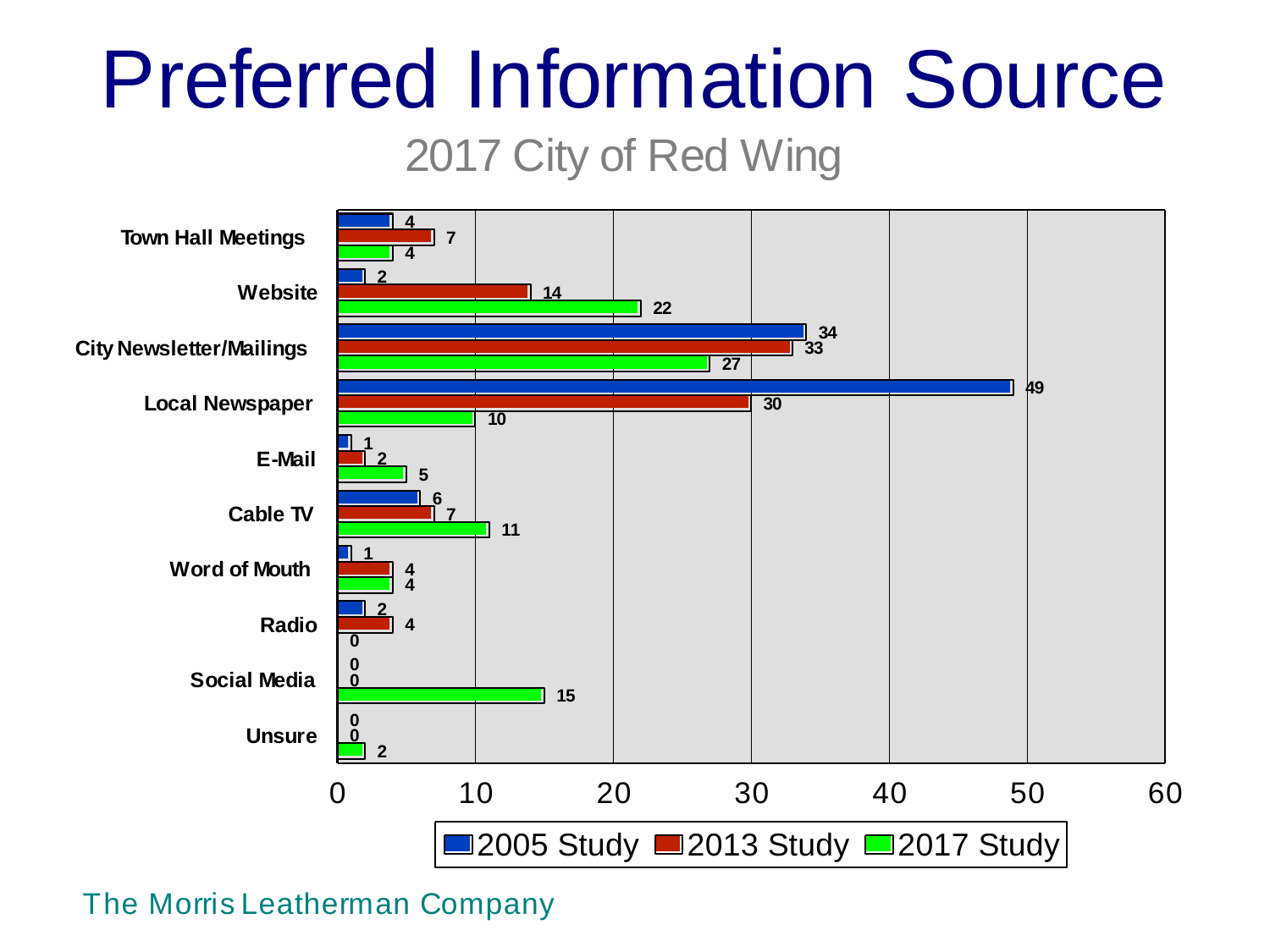## Internet Access

### 2017 City of Red Wing